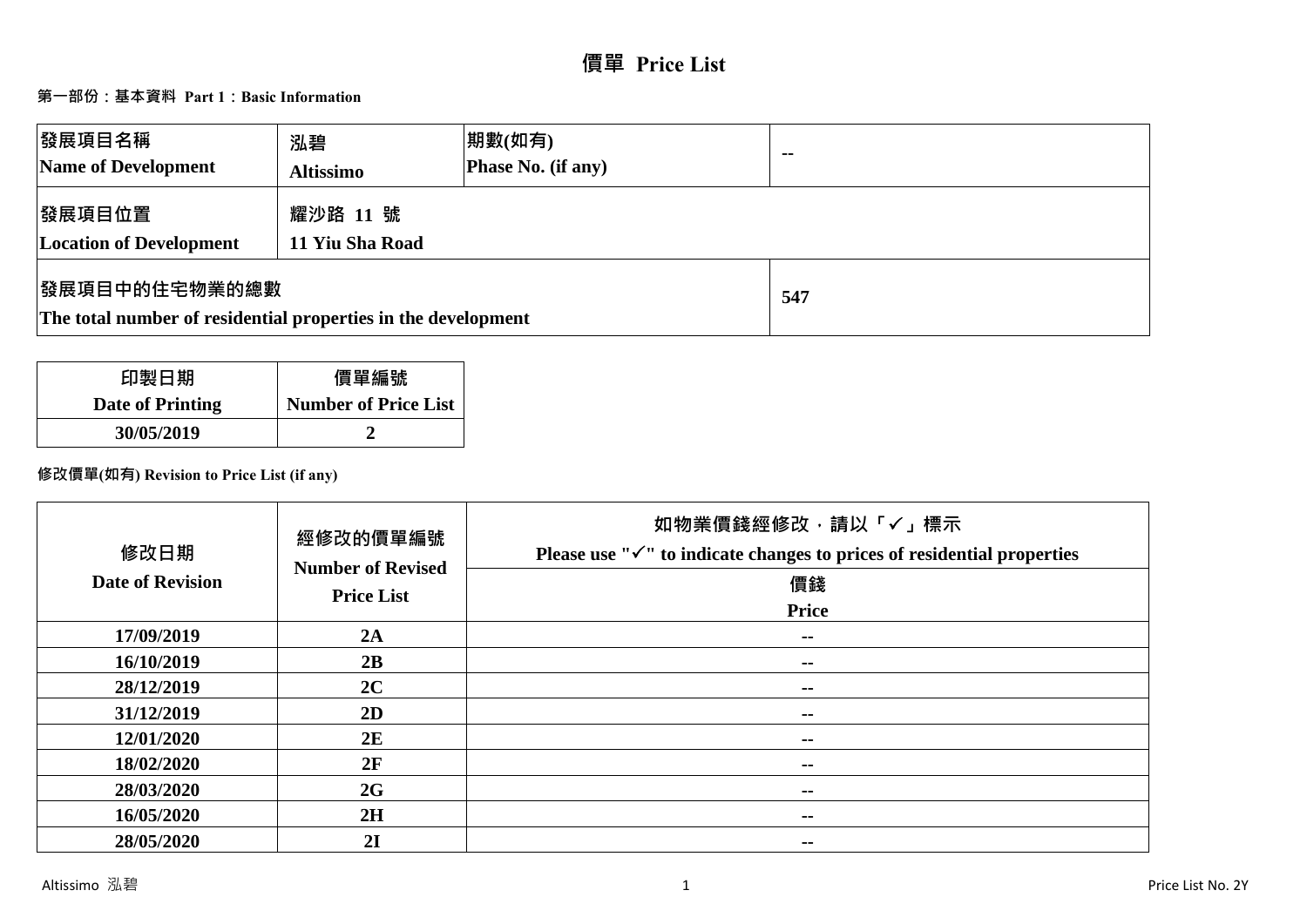| 27/06/2020 | 2J             | $\sim$ $-$    |
|------------|----------------|---------------|
| 04/07/2020 | 2K             | $\sim$ $-$    |
| 30/07/2020 | 2L             | $\sim$        |
| 27/09/2020 | 2M             | --            |
| 10/10/2020 | 2N             | --            |
| 11/12/2020 | 2 <sub>O</sub> | --            |
| 10/01/2021 | 2P             | $\sim$ $-$    |
| 22/01/2021 | 2Q             | $\sim$ $-$    |
| 03/05/2021 | 2R             | $\sim$ $-$    |
| 28/06/2021 | 2S             | --            |
| 29/06/2021 | 2T             | $\sim$ $-$    |
| 21/07/2021 | 2U             | $\sim$ $-$    |
| 30/07/2021 | 2V             | --            |
| 01/09/2021 | 2W             | --            |
| 28/10/2021 | 2X             | $\sim$ $-$    |
| 30/11/2021 | $2{\bf Y}$     | $\sim$ $\sim$ |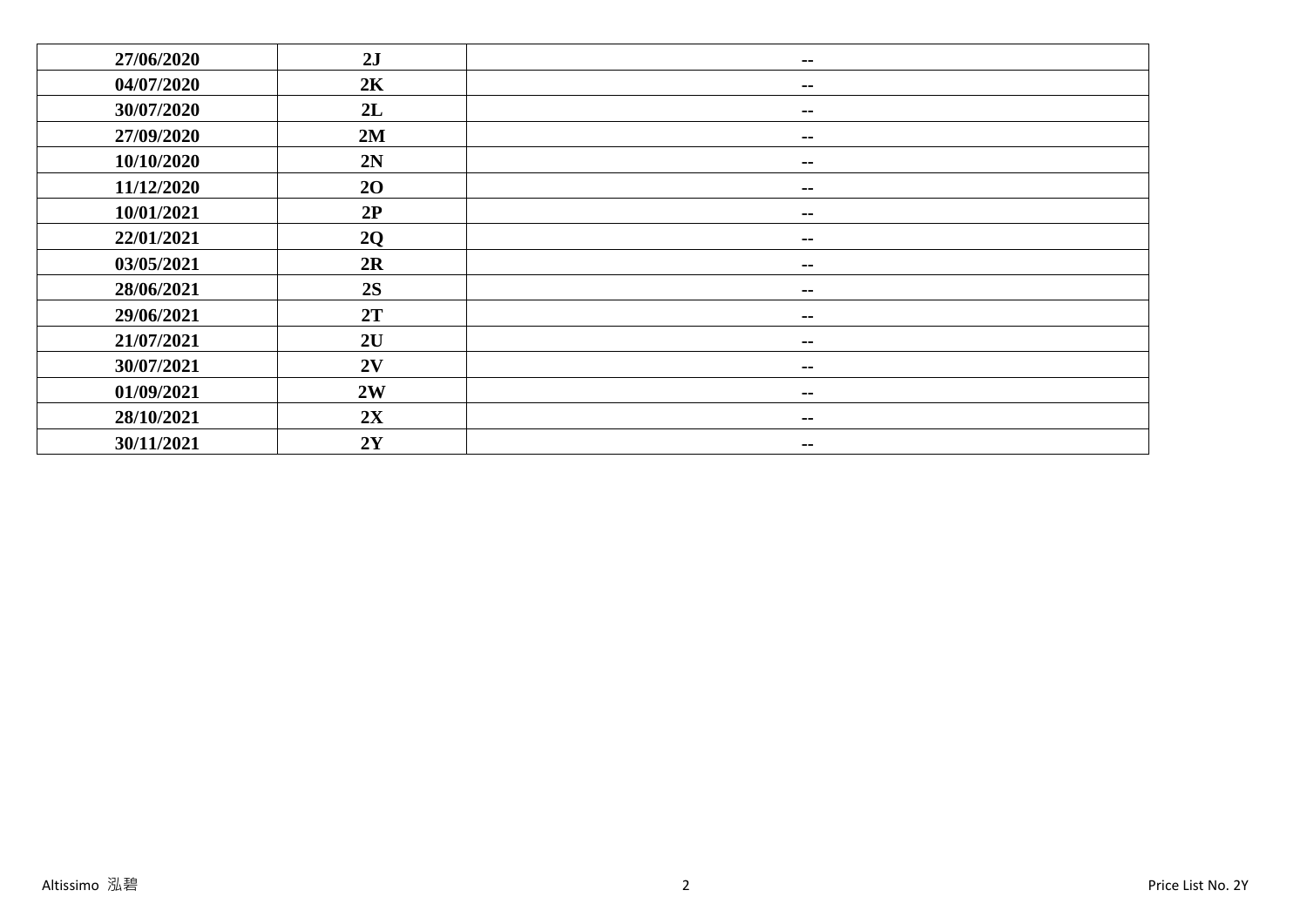# 第二部份:面積及售價資料 Part 2: Information on Area and Price

|                           | 物業的描述<br>Description of<br><b>Residential Property</b> |            | 實用面積<br>(包括露台,工作平台及陽台 如有)<br>平方米(平方呎)                                                                 | 售價(元)      | 實用面積<br>每平方米/呎售價<br>元·每平方米                                                     |                                            |                     |    |                          | 平方米(平方呎)<br>sq. metre (sq. ft.) | 其他指明項目的面積(不計算入實用面積)     |            | Area of other specified items (Not included in the Saleable Area) |               |            |
|---------------------------|--------------------------------------------------------|------------|-------------------------------------------------------------------------------------------------------|------------|--------------------------------------------------------------------------------|--------------------------------------------|---------------------|----|--------------------------|---------------------------------|-------------------------|------------|-------------------------------------------------------------------|---------------|------------|
| 大廈<br>名稱<br>Block<br>Name | 樓層<br>Floor                                            | 單位<br>Unit | Saleable Area<br>(including balcony, utility platform and<br>verandah, if any)<br>sq. metre (sq. ft.) | Price (\$) | (元·每平方呎)<br>Unit Rate of Saleable Area<br>\$ per sq. metre<br>$$$ per sq. ft.) | 空調機房<br>Air-<br>Conditioning<br>plant room | 窗台<br>Bay<br>window | 閣樓 | 平台<br>Cockloft Flat roof | 花園<br>Garden                    | 停車位<br>Parking<br>space | 天台<br>Roof | 梯屋<br>Stairhood                                                   | 前庭<br>Terrace | 庭院<br>Yard |
| T1                        |                                                        | D          | 48.293 (520)<br>露台 Balcony: 2.000 (22);<br>工作平台 Utility Platform: 1.500 (16)                          | 9,629,000  | 199, 387 (18,517)                                                              |                                            |                     |    |                          |                                 |                         |            |                                                                   |               |            |
| T1                        |                                                        | ${\bf E}$  | 46.810 (504)<br>露台 Balcony: 2.000 (22);<br>工作平台 Utility Platform: $0.000(0)$                          | 9,800,000  | 209,357 (19,444)                                                               |                                            |                     |    |                          |                                 |                         |            |                                                                   |               |            |
| T1                        | $\overline{2}$                                         | D          | 48.293 (520)<br>露台 Balcony: 2.000 (22);<br>工作平台 Utility Platform: 1.500 (16)                          | 9,648,000  | 199,781 (18,554)                                                               |                                            |                     |    |                          |                                 |                         |            |                                                                   |               |            |
| T1                        | 2                                                      | ${\bf E}$  | 46.810 (504)<br>露台 Balcony: 2.000 (22);<br>工作平台 Utility Platform: 0.000 (0)                           | 9,820,000  | 209,784 (19,484)                                                               |                                            |                     |    |                          |                                 |                         |            |                                                                   |               |            |
| T1                        | 3                                                      | D          | 48.293 (520)<br>露台 Balcony: 2.000 (22);<br>工作平台 Utility Platform: $1.500(16)$                         | 9,686,000  | 200,567 (18,627)                                                               |                                            |                     |    |                          |                                 |                         |            |                                                                   |               |            |
| T1                        | 3                                                      | Ε          | 46.810 (504)<br>露台 Balcony: 2.000 (22);<br>工作平台 Utility Platform: $0.000(0)$                          | 9,839,000  | 210,190 (19,522)                                                               |                                            |                     |    |                          |                                 |                         |            |                                                                   |               |            |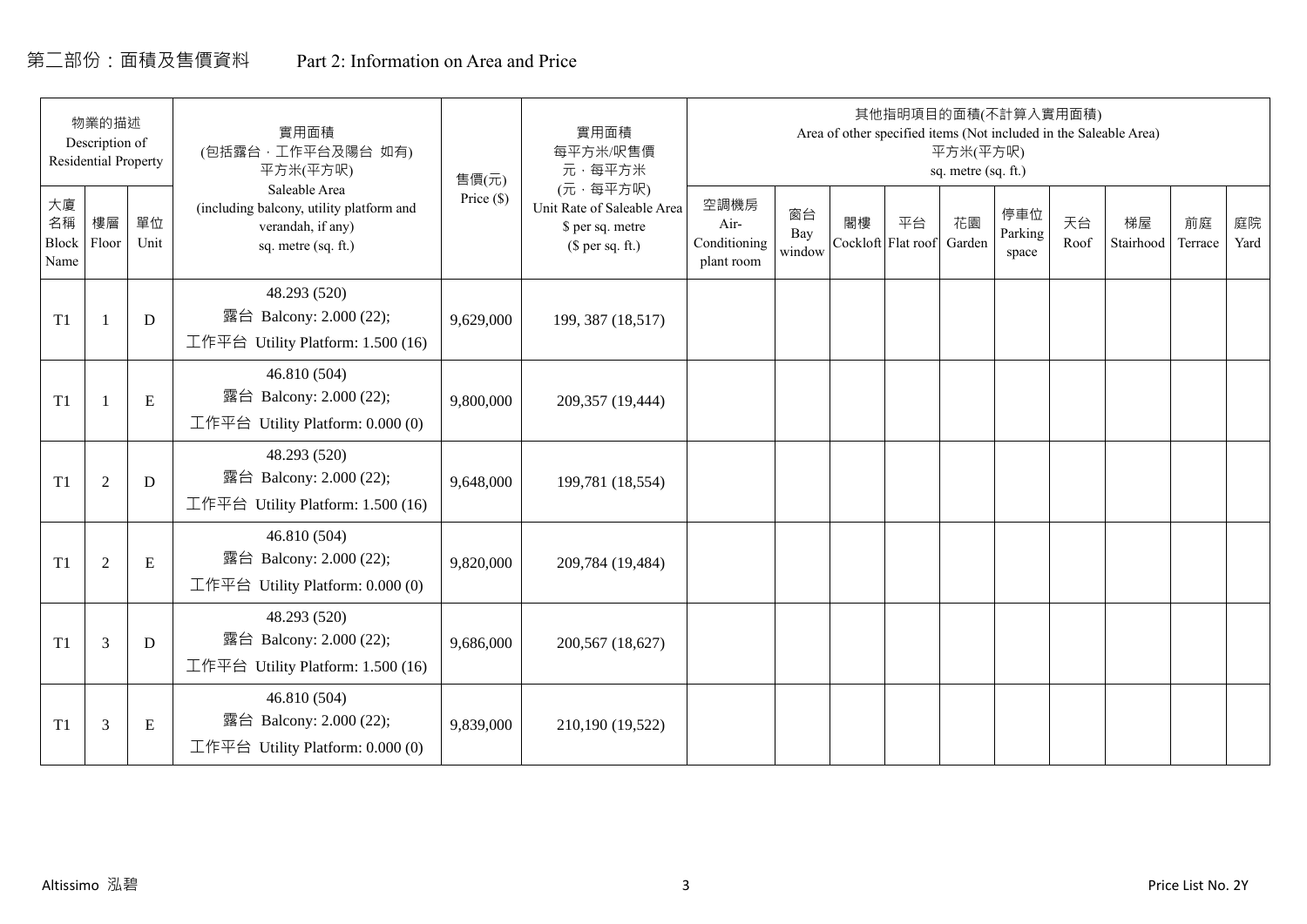|                                 | 物業的描述<br>Description of<br><b>Residential Property</b> |            | 實用面積<br>(包括露台,工作平台及陽台 如有)<br>平方米(平方呎)                                                                 | 售價(元)        | 實用面積<br>每平方米/呎售價<br>元·每平方米                                                     |                                            |                     |                          | 其他指明項目的面積(不計算入實用面積) | 平方米(平方呎)<br>sq. metre (sq. ft.) |                         |            | Area of other specified items (Not included in the Saleable Area) |               |            |
|---------------------------------|--------------------------------------------------------|------------|-------------------------------------------------------------------------------------------------------|--------------|--------------------------------------------------------------------------------|--------------------------------------------|---------------------|--------------------------|---------------------|---------------------------------|-------------------------|------------|-------------------------------------------------------------------|---------------|------------|
| 大廈<br>名稱<br>Block Floor<br>Name | 樓層                                                     | 單位<br>Unit | Saleable Area<br>(including balcony, utility platform and<br>verandah, if any)<br>sq. metre (sq. ft.) | Price $(\$)$ | (元·每平方呎)<br>Unit Rate of Saleable Area<br>\$ per sq. metre<br>$$$ per sq. ft.) | 空調機房<br>Air-<br>Conditioning<br>plant room | 窗台<br>Bay<br>window | 閣樓<br>Cockloft Flat roof | 平台                  | 花園<br>Garden                    | 停車位<br>Parking<br>space | 天台<br>Roof | 梯屋<br>Stairhood                                                   | 前庭<br>Terrace | 庭院<br>Yard |
| T1                              | 5                                                      | D          | 48.293 (520)<br>露台 Balcony: 2.000 (22);<br>工作平台 Utility Platform: 1.500 (16)                          | 9,763,000    | 202,162 (18,775)                                                               |                                            |                     |                          |                     |                                 |                         |            |                                                                   |               |            |
| T1                              | 5                                                      | E          | 46.810 (504)<br>露台 Balcony: 2.000 (22);<br>工作平台 Utility Platform: 0.000 (0)                           | 9,858,000    | 210,596 (19,560)                                                               |                                            |                     |                          |                     |                                 |                         |            |                                                                   |               |            |
| T1                              | 6                                                      | D          | 48.293 (520)<br>露台 Balcony: 2.000 (22);<br>工作平台 Utility Platform: 1.500 (16)                          | 9,821,000    | 203,363 (18,887)                                                               |                                            |                     |                          |                     |                                 |                         |            |                                                                   |               |            |
| T1                              | 6                                                      | ${\bf E}$  | 46.810 (504)<br>露台 Balcony: 2.000 (22);<br>工作平台 Utility Platform: 0.000 (0)                           | 9,898,000    | 211,451 (19,639)                                                               |                                            |                     |                          |                     |                                 |                         |            |                                                                   |               |            |
| T1                              | $\tau$                                                 | D          | 48.293 (520)<br>露台 Balcony: 2.000 (22);<br>工作平台 Utility Platform: 1.500 (16)                          | 10,148,000   | 210,134 (19,515)                                                               |                                            |                     |                          |                     |                                 |                         |            |                                                                   |               |            |
| T1                              | $\,8\,$                                                | D          | 48.293 (520)<br>露台 Balcony: 2.000 (22);<br>工作平台 Utility Platform: 1.500 (16)                          | 10,558,000   | 218,624 (20,304)                                                               |                                            |                     |                          |                     |                                 |                         |            |                                                                   |               |            |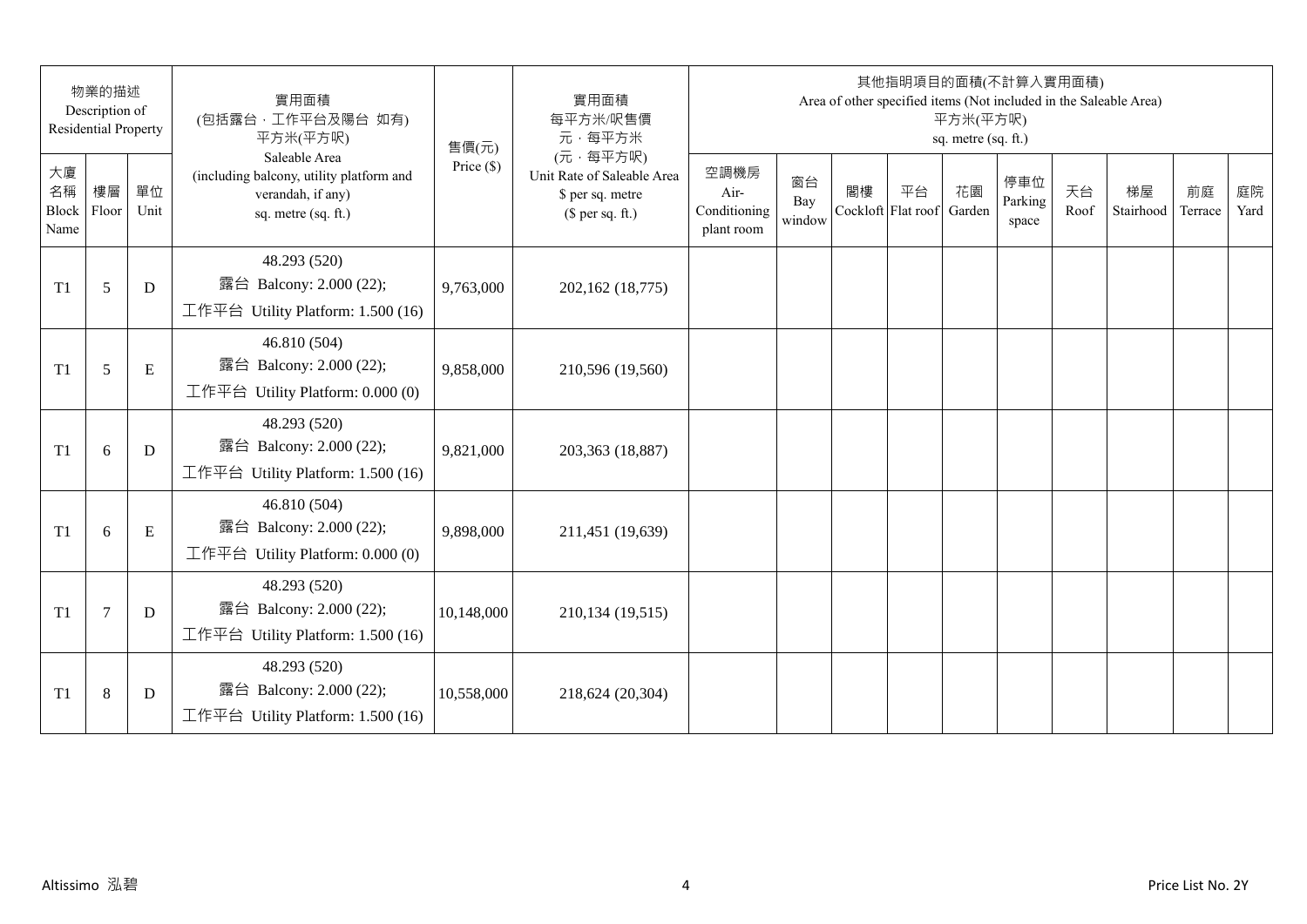|                           | 物業的描述<br>Description of<br><b>Residential Property</b> |             | 實用面積<br>(包括露台,工作平台及陽台 如有)<br>平方米(平方呎)                                                                 | 售價(元)        | 實用面積<br>每平方米/呎售價<br>元·每平方米                                                     |                                            |                     |    | 其他指明項目的面積(不計算入實用面積)      | 平方米(平方呎)<br>sq. metre (sq. ft.) |                         |            | Area of other specified items (Not included in the Saleable Area) |               |            |
|---------------------------|--------------------------------------------------------|-------------|-------------------------------------------------------------------------------------------------------|--------------|--------------------------------------------------------------------------------|--------------------------------------------|---------------------|----|--------------------------|---------------------------------|-------------------------|------------|-------------------------------------------------------------------|---------------|------------|
| 大廈<br>名稱<br>Block<br>Name | 樓層<br>Floor                                            | 單位<br>Unit  | Saleable Area<br>(including balcony, utility platform and<br>verandah, if any)<br>sq. metre (sq. ft.) | Price $(\$)$ | (元·每平方呎)<br>Unit Rate of Saleable Area<br>\$ per sq. metre<br>$$$ per sq. ft.) | 空調機房<br>Air-<br>Conditioning<br>plant room | 窗台<br>Bay<br>window | 閣樓 | 平台<br>Cockloft Flat roof | 花園<br>Garden                    | 停車位<br>Parking<br>space | 天台<br>Roof | 梯屋<br>Stairhood                                                   | 前庭<br>Terrace | 庭院<br>Yard |
| T <sub>1</sub>            | $8\,$                                                  | $\mathbf E$ | 46.810 (504)<br>露台 Balcony: 2.000 (22);<br>工作平台 Utility Platform: 0.000 (0)                           | 10,641,000   | 227,323 (21,113)                                                               |                                            |                     |    |                          |                                 |                         |            |                                                                   |               |            |
| T <sub>1</sub>            | 9                                                      | D           | 48.293 (520)<br>露台 Balcony: 2.000 (22);<br>工作平台 Utility Platform: 1.500 (16)                          | 10,558,000   | 218,624 (20,304)                                                               |                                            |                     |    |                          |                                 |                         |            |                                                                   |               |            |
| T <sub>1</sub>            | 10                                                     | D           | 48.293 (520)<br>露台 Balcony: 2.000 (22);<br>工作平台 Utility Platform: 1.500 (16)                          | 10,658,000   | 220,695 (20,496)                                                               |                                            |                     |    |                          |                                 |                         |            |                                                                   |               |            |
| T <sub>1</sub>            | 11                                                     | D           | 48.293 (520)<br>露台 Balcony: 2.000 (22);<br>工作平台 Utility Platform: 1.500 (16)                          | 10,708,000   | 221,730 (20,592)                                                               |                                            |                     |    |                          |                                 |                         |            |                                                                   |               |            |
| T <sub>1</sub>            | 12                                                     | D           | 48.293 (520)<br>露台 Balcony: 2.000 (22);<br>工作平台 Utility Platform: 1.500 (16)                          | 10,968,000   | 227,114 (21,092)                                                               |                                            |                     |    |                          |                                 |                         |            |                                                                   |               |            |
| T1                        | 15                                                     | D           | 48.293 (520)<br>露台 Balcony: 2.000 (22);<br>工作平台 Utility Platform: 1.500 (16)                          | 11,172,000   | 231,338 (21,485)                                                               |                                            |                     |    |                          |                                 |                         |            |                                                                   |               |            |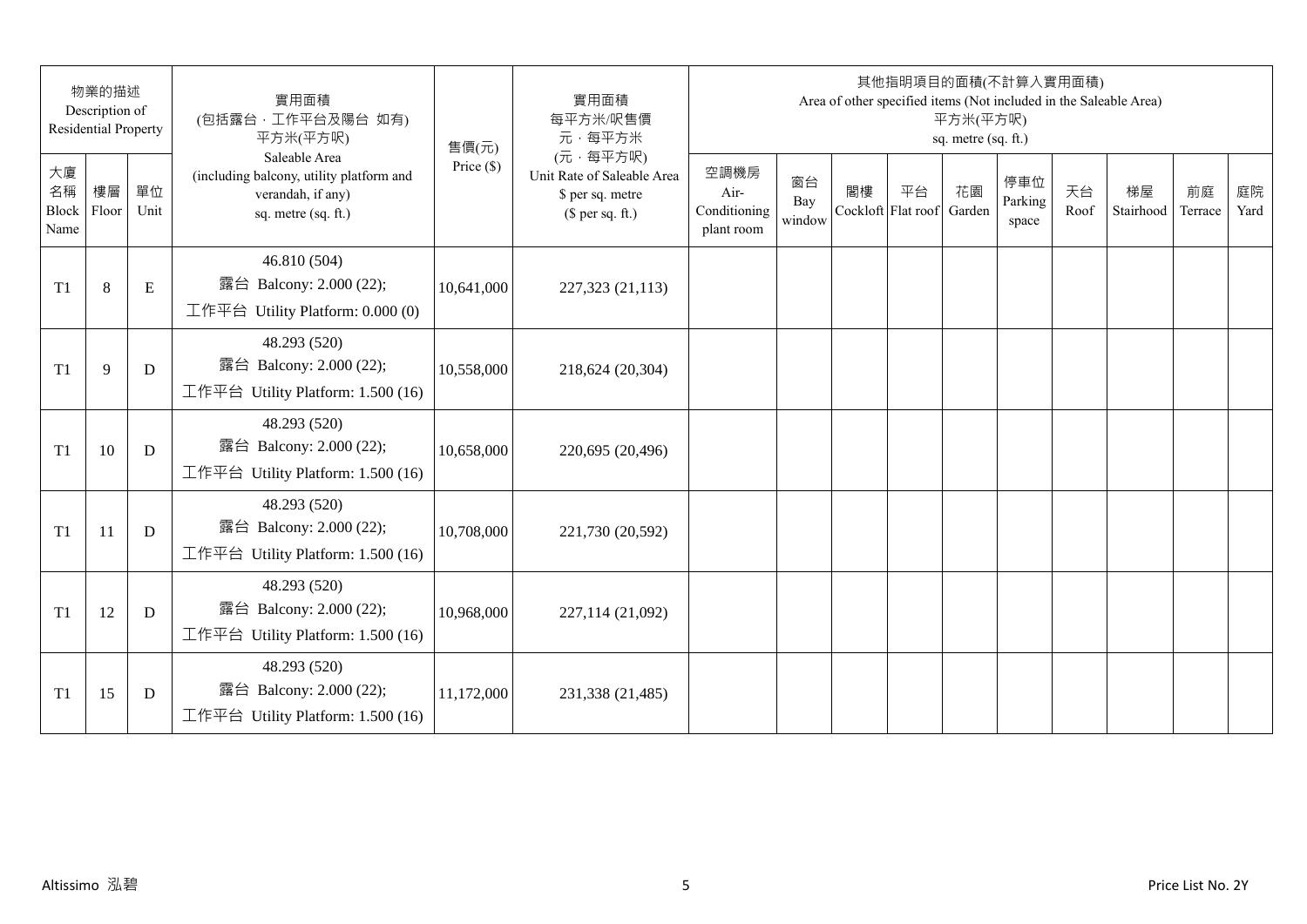|                           | 物業的描述<br>Description of<br><b>Residential Property</b> |              | 實用面積<br>(包括露台,工作平台及陽台 如有)<br>平方米(平方呎)                                                                 | 售價(元)        | 實用面積<br>每平方米/呎售價<br>元·每平方米                                                     |                                            |                     |    | 其他指明項目的面積(不計算入實用面積)<br>Area of other specified items (Not included in the Saleable Area) | 平方米(平方呎)<br>sq. metre (sq. ft.) |                         |            |                 |               |            |
|---------------------------|--------------------------------------------------------|--------------|-------------------------------------------------------------------------------------------------------|--------------|--------------------------------------------------------------------------------|--------------------------------------------|---------------------|----|------------------------------------------------------------------------------------------|---------------------------------|-------------------------|------------|-----------------|---------------|------------|
| 大廈<br>名稱<br>Block<br>Name | 樓層<br>Floor                                            | 單位<br>Unit   | Saleable Area<br>(including balcony, utility platform and<br>verandah, if any)<br>sq. metre (sq. ft.) | Price $(\$)$ | (元·每平方呎)<br>Unit Rate of Saleable Area<br>\$ per sq. metre<br>(\$ per sq. ft.) | 空調機房<br>Air-<br>Conditioning<br>plant room | 窗台<br>Bay<br>window | 閣樓 | 平台<br>Cockloft Flat roof                                                                 | 花園<br>Garden                    | 停車位<br>Parking<br>space | 天台<br>Roof | 梯屋<br>Stairhood | 前庭<br>Terrace | 庭院<br>Yard |
| T <sub>2</sub>            | $\mathbf{1}$                                           | $\mathbf{F}$ | 47.519 (511)<br>露台 Balcony: 2.000 (22);<br>工作平台 Utility Platform: 0.000 (0)                           | 9,348,000    | 196,721 (18,294)                                                               |                                            |                     |    |                                                                                          |                                 |                         |            |                 |               |            |
| T <sub>3</sub>            | $\overline{1}$                                         | B            | 46.276 (498)<br>露台 Balcony: 2.000 (22);<br>工作平台 Utility Platform: 1.500 (16)                          | 9,249,000    | 199,866 (18,572)                                                               |                                            |                     |    |                                                                                          |                                 |                         |            |                 |               |            |
| T <sub>3</sub>            | $\mathbf{1}$                                           | D            | 48.811 (525)<br>露台 Balcony: 2.000 (22);<br>工作平台 Utility Platform: 1.500 (16)                          | 9,321,000    | 190,961 (17,754)                                                               |                                            |                     |    | 4.609<br>(50)                                                                            |                                 |                         |            |                 |               |            |
| T <sub>3</sub>            |                                                        | G            | 28.733 (309)<br>露台 Balcony: 2.000 (22);<br>工作平台 Utility Platform: 0.000 (0)                           | 6,685,000    | 232,659 (21,634)                                                               |                                            |                     |    |                                                                                          |                                 |                         |            |                 |               |            |
| T <sub>3</sub>            | $\mathbf{1}$                                           | J            | 45.158 (486)<br>露台 Balcony: 2.000 (22);<br>工作平台 Utility Platform: 1.500 (16)                          | 8,855,000    | 196,089 (18,220)                                                               |                                            |                     |    |                                                                                          |                                 |                         |            |                 |               |            |
| T <sub>3</sub>            | $\overline{1}$                                         | K            | 48.074 (517)<br>露台 Balcony: 2.000 (22);<br>工作平台 Utility Platform: $1.500(16)$                         | 9,023,000    | 187,690 (17,453)                                                               |                                            |                     |    |                                                                                          |                                 |                         |            |                 |               |            |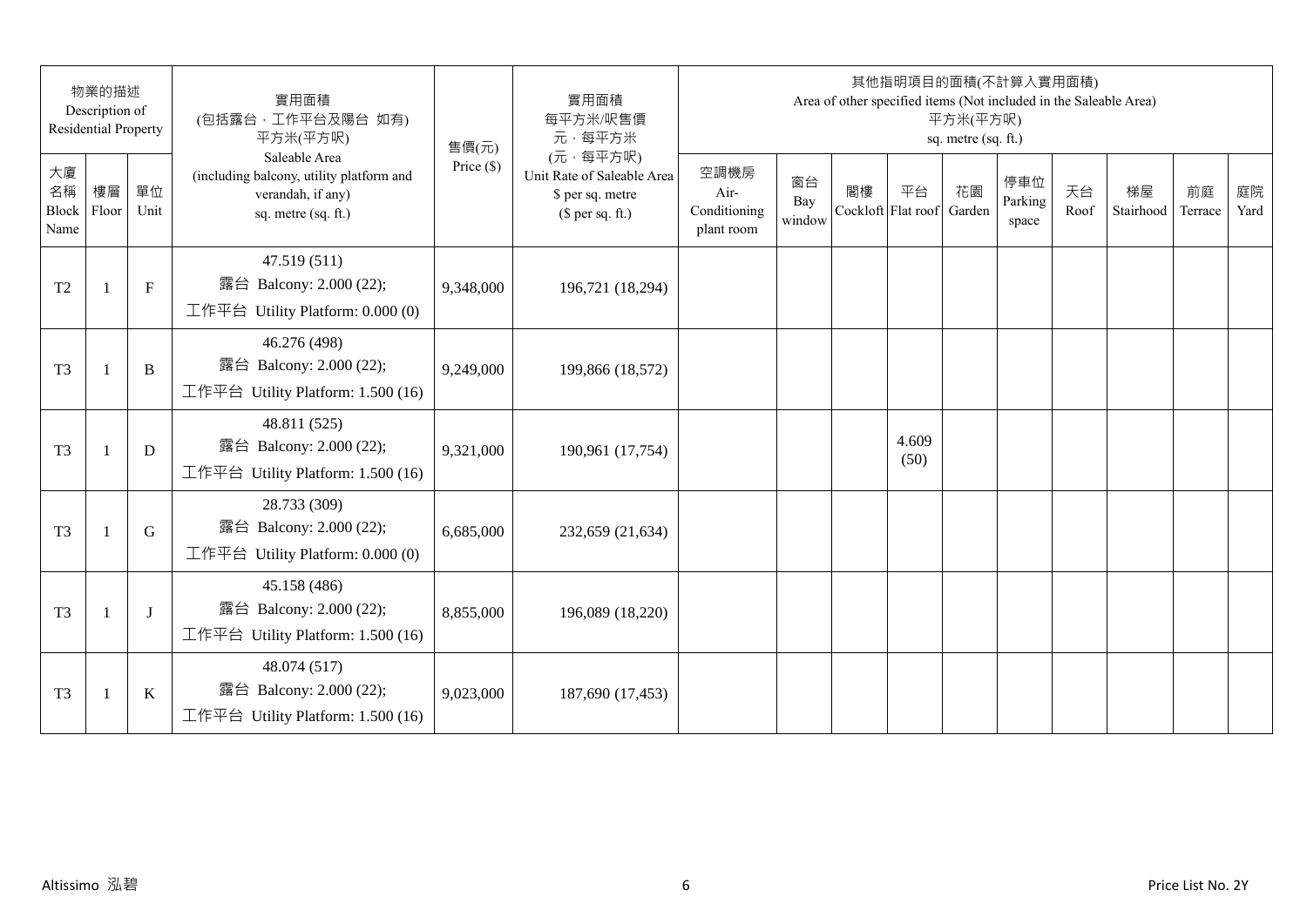|                                 | 物業的描述<br>Description of<br><b>Residential Property</b> |            | 實用面積<br>(包括露台,工作平台及陽台 如有)<br>平方米(平方呎)                                                                 | 售價(元)        | 實用面積<br>每平方米/呎售價<br>元·每平方米                                                     |                                            |                     |    | 其他指明項目的面積(不計算入實用面積)<br>Area of other specified items (Not included in the Saleable Area) | 平方米(平方呎)<br>sq. metre (sq. ft.) |                         |            |                 |               |            |
|---------------------------------|--------------------------------------------------------|------------|-------------------------------------------------------------------------------------------------------|--------------|--------------------------------------------------------------------------------|--------------------------------------------|---------------------|----|------------------------------------------------------------------------------------------|---------------------------------|-------------------------|------------|-----------------|---------------|------------|
| 大廈<br>名稱<br>Block Floor<br>Name | 樓層                                                     | 單位<br>Unit | Saleable Area<br>(including balcony, utility platform and<br>verandah, if any)<br>sq. metre (sq. ft.) | Price $(\$)$ | (元·每平方呎)<br>Unit Rate of Saleable Area<br>\$ per sq. metre<br>$$$ per sq. ft.) | 空調機房<br>Air-<br>Conditioning<br>plant room | 窗台<br>Bay<br>window | 閣樓 | 平台<br>Cockloft Flat roof                                                                 | 花園<br>Garden                    | 停車位<br>Parking<br>space | 天台<br>Roof | 梯屋<br>Stairhood | 前庭<br>Terrace | 庭院<br>Yard |
| T <sub>3</sub>                  | $\overline{2}$                                         | B          | 46.276 (498)<br>露台 Balcony: 2.000 (22);<br>工作平台 Utility Platform: 1.500 (16)                          | 9,269,000    | 200,298 (18,612)                                                               |                                            |                     |    |                                                                                          |                                 |                         |            |                 |               |            |
| T <sub>3</sub>                  | $\mathfrak{2}$                                         | D          | 48.811 (525)<br>露台 Balcony: 2.000 (22);<br>工作平台 Utility Platform: 1.500 (16)                          | 9,387,000    | 192,313 (17,880)                                                               |                                            |                     |    |                                                                                          |                                 |                         |            |                 |               |            |
| T <sub>3</sub>                  | $\mathfrak{2}$                                         | G          | 28.733 (309)<br>露台 Balcony: 2.000 (22);<br>工作平台 Utility Platform: 0.000 (0)                           | 6,696,000    | 233,042 (21,670)                                                               |                                            |                     |    |                                                                                          |                                 |                         |            |                 |               |            |
| T <sub>3</sub>                  | $\overline{2}$                                         | $\bf{J}$   | 45.158 (486)<br>露台 Balcony: 2.000 (22);<br>工作平台 Utility Platform: 1.500 (16)                          | 8,874,000    | 196,510 (18,259)                                                               |                                            |                     |    |                                                                                          |                                 |                         |            |                 |               |            |
| T <sub>3</sub>                  | 3                                                      | B          | 46.276 (498)<br>露台 Balcony: 2.000 (22);<br>工作平台 Utility Platform: 1.500 (16)                          | 9,286,000    | 200,666 (18,647)                                                               |                                            |                     |    |                                                                                          |                                 |                         |            |                 |               |            |
| T <sub>3</sub>                  | 3                                                      | D          | 48.811 (525)<br>露台 Balcony: 2.000 (22);<br>工作平台 Utility Platform: 1.500 (16)                          | 9,404,000    | 192,661 (17,912)                                                               |                                            |                     |    |                                                                                          |                                 |                         |            |                 |               |            |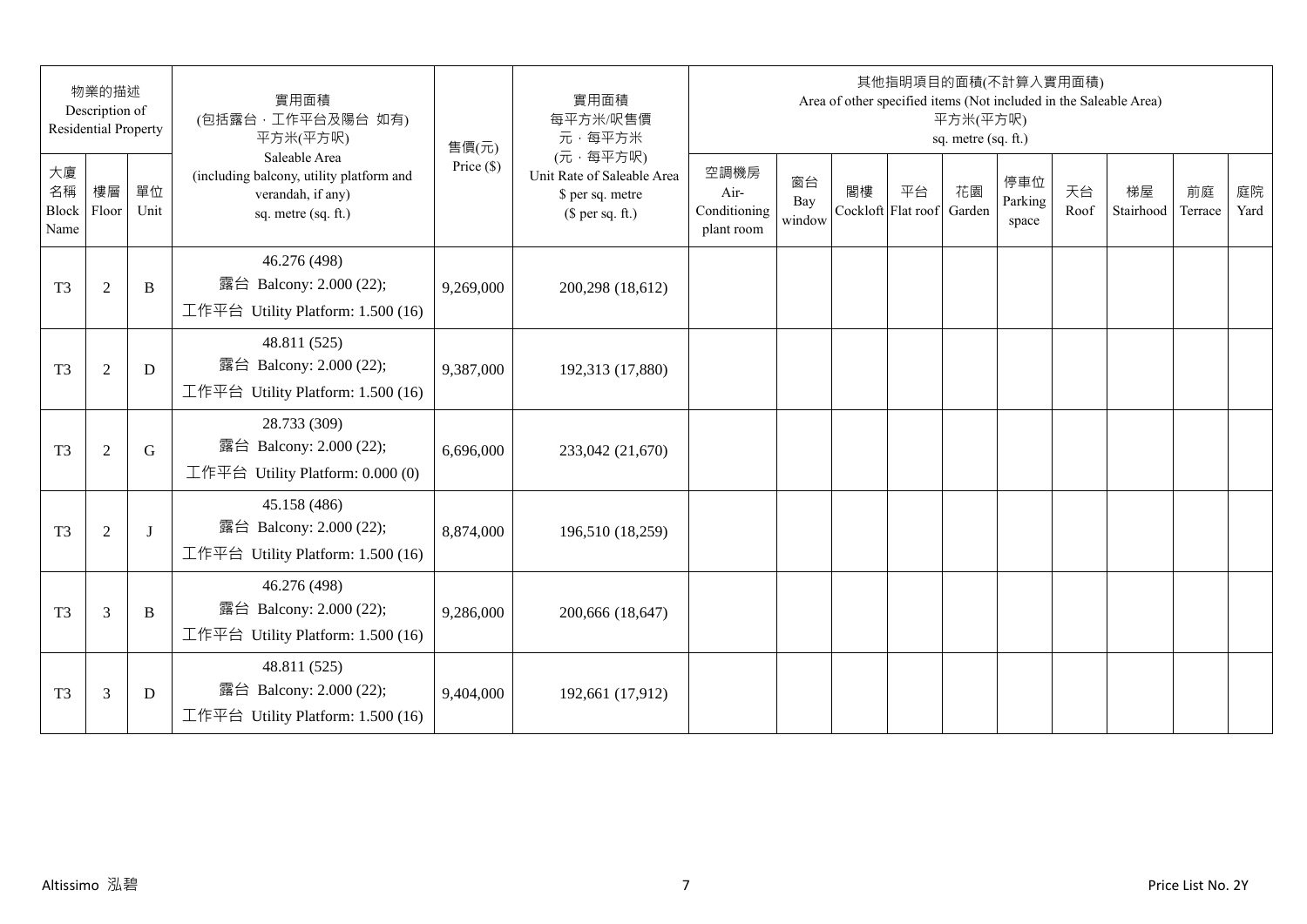|                                 | 物業的描述<br>Description of<br><b>Residential Property</b> |            | 實用面積<br>(包括露台,工作平台及陽台 如有)<br>平方米(平方呎)                                                                 | 售價(元)        | 實用面積<br>每平方米/呎售價<br>元·每平方米                                                     |                                            |                     |                          | 其他指明項目的面積(不計算入實用面積)<br>Area of other specified items (Not included in the Saleable Area) | 平方米(平方呎)<br>sq. metre (sq. ft.) |                         |            |                 |               |            |
|---------------------------------|--------------------------------------------------------|------------|-------------------------------------------------------------------------------------------------------|--------------|--------------------------------------------------------------------------------|--------------------------------------------|---------------------|--------------------------|------------------------------------------------------------------------------------------|---------------------------------|-------------------------|------------|-----------------|---------------|------------|
| 大廈<br>名稱<br>Block Floor<br>Name | 樓層                                                     | 單位<br>Unit | Saleable Area<br>(including balcony, utility platform and<br>verandah, if any)<br>sq. metre (sq. ft.) | Price $(\$)$ | (元·每平方呎)<br>Unit Rate of Saleable Area<br>\$ per sq. metre<br>$$$ per sq. ft.) | 空調機房<br>Air-<br>Conditioning<br>plant room | 窗台<br>Bay<br>window | 閣樓<br>Cockloft Flat roof | 平台                                                                                       | 花園<br>Garden                    | 停車位<br>Parking<br>space | 天台<br>Roof | 梯屋<br>Stairhood | 前庭<br>Terrace | 庭院<br>Yard |
| T <sub>3</sub>                  | 3                                                      | G          | 28.733 (309)<br>露台 Balcony: 2.000 (22);<br>工作平台 Utility Platform: 0.000 (0)                           | 6,708,000    | 233,460 (21,709)                                                               |                                            |                     |                          |                                                                                          |                                 |                         |            |                 |               |            |
| T <sub>3</sub>                  | 3                                                      | J          | 45.158 (486)<br>露台 Balcony: 2.000 (22);<br>工作平台 Utility Platform: 1.500 (16)                          | 8,893,000    | 196,931 (18,298)                                                               |                                            |                     |                          |                                                                                          |                                 |                         |            |                 |               |            |
| T <sub>3</sub>                  | 5                                                      | D          | 48.811 (525)<br>露台 Balcony: 2.000 (22);<br>工作平台 Utility Platform: 1.500 (16)                          | 9,539,000    | 195,427 (18,170)                                                               |                                            |                     |                          |                                                                                          |                                 |                         |            |                 |               |            |
| T <sub>3</sub>                  | 5                                                      | G          | 28.733 (309)<br>露台 Balcony: 2.000 (22);<br>工作平台 Utility Platform: 0.000 (0)                           | 6,720,000    | 233,877 (21,748)                                                               |                                            |                     |                          |                                                                                          |                                 |                         |            |                 |               |            |
| T <sub>3</sub>                  | 5                                                      | J          | 45.158 (486)<br>露台 Balcony: 2.000 (22);<br>工作平台 Utility Platform: 1.500 (16)                          | 8,908,000    | 197,263 (18,329)                                                               |                                            |                     |                          |                                                                                          |                                 |                         |            |                 |               |            |
| T <sub>3</sub>                  | 6                                                      | D          | 48.811 (525)<br>露台 Balcony: 2.000 (22);<br>工作平台 Utility Platform: $1.500(16)$                         | 9,673,000    | 198,173 (18,425)                                                               |                                            |                     |                          |                                                                                          |                                 |                         |            |                 |               |            |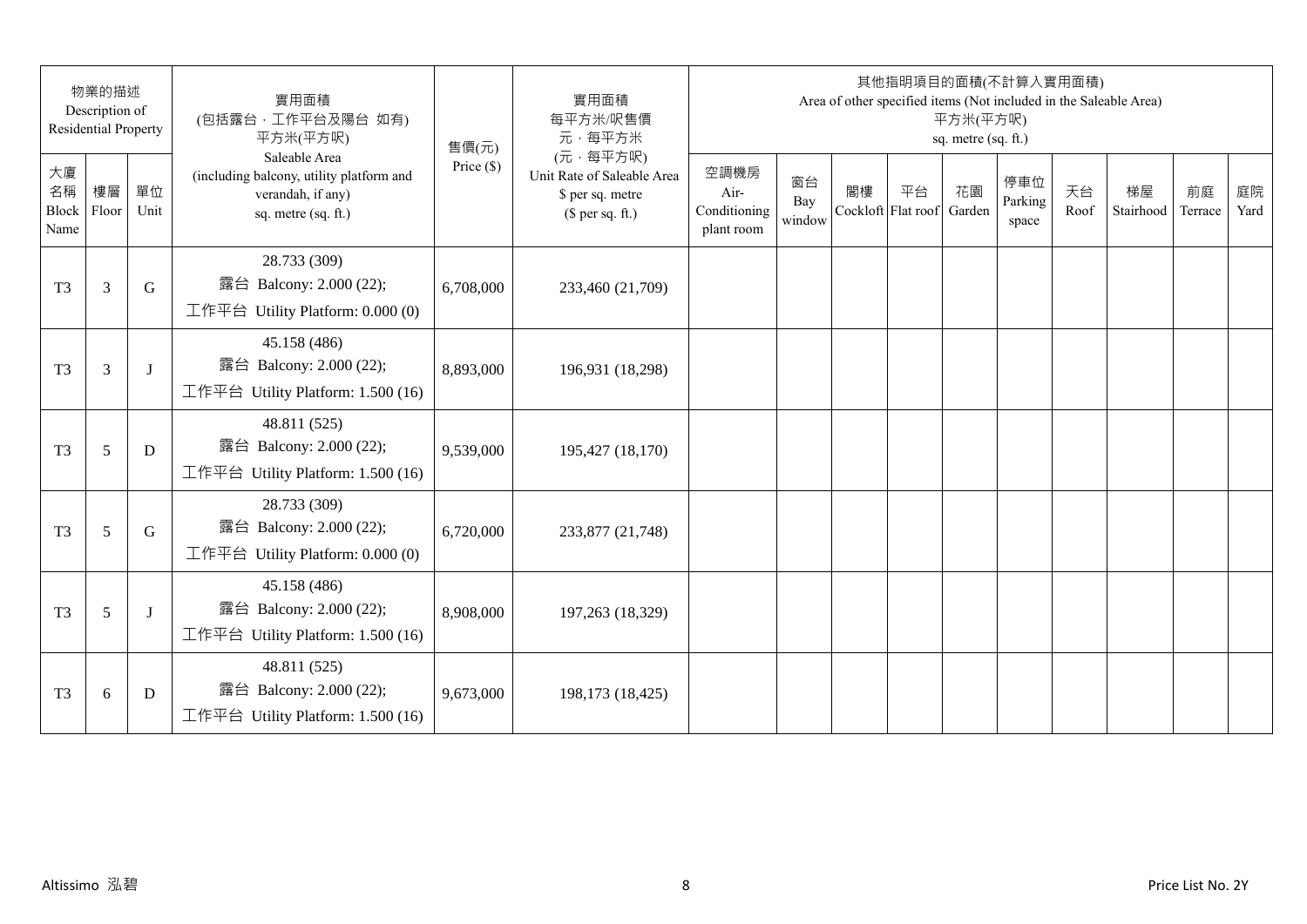|                                 | 物業的描述<br>Description of<br><b>Residential Property</b> |            | 實用面積<br>(包括露台, 工作平台及陽台 如有)<br>平方米(平方呎)                                                                | 售價(元)        | 實用面積<br>每平方米/呎售價<br>元·每平方米                                                     |                                            |                     |                          | 其他指明項目的面積(不計算入實用面積) | 平方米(平方呎)<br>sq. metre (sq. ft.) |                         |            | Area of other specified items (Not included in the Saleable Area) |               |            |
|---------------------------------|--------------------------------------------------------|------------|-------------------------------------------------------------------------------------------------------|--------------|--------------------------------------------------------------------------------|--------------------------------------------|---------------------|--------------------------|---------------------|---------------------------------|-------------------------|------------|-------------------------------------------------------------------|---------------|------------|
| 大廈<br>名稱<br>Block Floor<br>Name | 樓層                                                     | 單位<br>Unit | Saleable Area<br>(including balcony, utility platform and<br>verandah, if any)<br>sq. metre (sq. ft.) | Price $(\$)$ | (元·每平方呎)<br>Unit Rate of Saleable Area<br>\$ per sq. metre<br>$$$ per sq. ft.) | 空調機房<br>Air-<br>Conditioning<br>plant room | 窗台<br>Bay<br>window | 閣樓<br>Cockloft Flat roof | 平台                  | 花園<br>Garden                    | 停車位<br>Parking<br>space | 天台<br>Roof | 梯屋<br>Stairhood                                                   | 前庭<br>Terrace | 庭院<br>Yard |
| T <sub>3</sub>                  | 6                                                      | G          | 28.733 (309)<br>露台 Balcony: 2.000 (22);<br>工作平台 Utility Platform: 0.000 (0)                           | 6,810,000    | 237,010 (22,039)                                                               |                                            |                     |                          |                     |                                 |                         |            |                                                                   |               |            |
| T <sub>3</sub>                  | 6                                                      | $\bf{J}$   | 45.158 (486)<br>露台 Balcony: 2.000 (22);<br>工作平台 Utility Platform: 1.500 (16)                          | 8,946,000    | 198, 104 (18, 407)                                                             |                                            |                     |                          |                     |                                 |                         |            |                                                                   |               |            |
| T <sub>3</sub>                  | $\tau$                                                 | D          | 48.811 (525)<br>露台 Balcony: 2.000 (22);<br>工作平台 Utility Platform: 1.500 (16)                          | 9,700,000    | 198,726 (18,476)                                                               |                                            |                     |                          |                     |                                 |                         |            |                                                                   |               |            |
| T <sub>3</sub>                  | $\overline{7}$                                         | G          | 28.733 (309)<br>露台 Balcony: 2.000 (22);<br>工作平台 Utility Platform: 0.000 (0)                           | 6,818,000    | 237,288 (22,065)                                                               |                                            |                     |                          |                     |                                 |                         |            |                                                                   |               |            |
| T <sub>3</sub>                  | 7                                                      | J          | 45.158 (486)<br>露台 Balcony: 2.000 (22);<br>工作平台 Utility Platform: 1.500 (16)                          | 9,065,000    | 200,740 (18,652)                                                               |                                            |                     |                          |                     |                                 |                         |            |                                                                   |               |            |
| T <sub>3</sub>                  | $\,8\,$                                                | G          | 28.733 (309)<br>露台 Balcony: 2.000 (22);<br>工作平台 Utility Platform: 0.000 (0)                           | 7,335,000    | 255,281 (23,738)                                                               |                                            |                     |                          |                     |                                 |                         |            |                                                                   |               |            |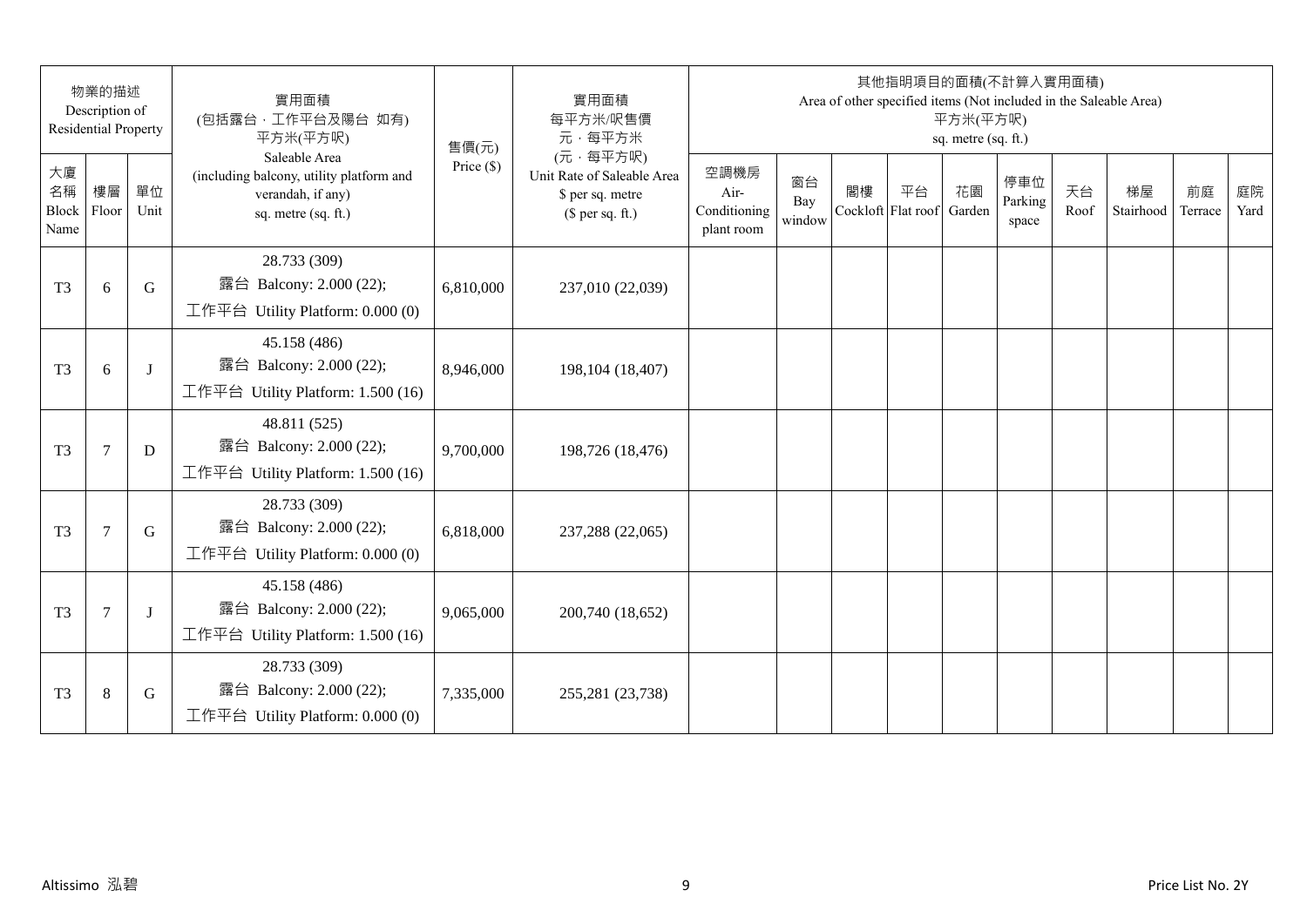|                           | 物業的描述<br>Description of<br><b>Residential Property</b> |            | 實用面積<br>(包括露台,工作平台及陽台 如有)<br>平方米(平方呎)                                                                 | 售價(元)        | 實用面積<br>每平方米/呎售價<br>元·每平方米                                                     |                                            |                     |    | 其他指明項目的面積(不計算入實用面積)      | 平方米(平方呎)<br>sq. metre (sq. ft.) |                         |            | Area of other specified items (Not included in the Saleable Area) |               |            |
|---------------------------|--------------------------------------------------------|------------|-------------------------------------------------------------------------------------------------------|--------------|--------------------------------------------------------------------------------|--------------------------------------------|---------------------|----|--------------------------|---------------------------------|-------------------------|------------|-------------------------------------------------------------------|---------------|------------|
| 大廈<br>名稱<br>Block<br>Name | 樓層<br>Floor                                            | 單位<br>Unit | Saleable Area<br>(including balcony, utility platform and<br>verandah, if any)<br>sq. metre (sq. ft.) | Price $(\$)$ | (元·每平方呎)<br>Unit Rate of Saleable Area<br>\$ per sq. metre<br>$$$ per sq. ft.) | 空調機房<br>Air-<br>Conditioning<br>plant room | 窗台<br>Bay<br>window | 閣樓 | 平台<br>Cockloft Flat roof | 花園<br>Garden                    | 停車位<br>Parking<br>space | 天台<br>Roof | 梯屋<br>Stairhood                                                   | 前庭<br>Terrace | 庭院<br>Yard |
| T <sub>3</sub>            | 8                                                      | H          | 44.867 (483)<br>露台 Balcony: 2.000 (22);<br>工作平台 Utility Platform: 1.500 (16)                          | 9,731,000    | 216,885 (20,147)                                                               |                                            |                     |    |                          |                                 |                         |            |                                                                   |               |            |
| T <sub>3</sub>            | 8                                                      | J          | 45.158 (486)<br>露台 Balcony: 2.000 (22);<br>工作平台 Utility Platform: 1.500 (16)                          | 9,199,000    | 203,707 (18,928)                                                               |                                            |                     |    |                          |                                 |                         |            |                                                                   |               |            |
| T <sub>3</sub>            | 9                                                      | G          | 28.733 (309)<br>露台 Balcony: 2.000 (22);<br>工作平台 Utility Platform: $0.000(0)$                          | 7,335,000    | 255,281 (23,738)                                                               |                                            |                     |    |                          |                                 |                         |            |                                                                   |               |            |
| T <sub>3</sub>            | 9                                                      | J          | 45.158 (486)<br>露台 Balcony: 2.000 (22);<br>工作平台 Utility Platform: 1.500 (16)                          | 9,199,000    | 203,707 (18,928)                                                               |                                            |                     |    |                          |                                 |                         |            |                                                                   |               |            |
| T <sub>3</sub>            | 10                                                     | G          | 28.733 (309)<br>露台 Balcony: 2.000 (22);<br>工作平台 Utility Platform: $0.000(0)$                          | 7,413,000    | 257,996 (23,990)                                                               |                                            |                     |    |                          |                                 |                         |            |                                                                   |               |            |
| T <sub>3</sub>            | 10                                                     | J          | 45.158 (486)<br>露台 Balcony: 2.000 (22);<br>工作平台 Utility Platform: 1.500 (16)                          | 9,288,000    | 205,678 (19,111)                                                               |                                            |                     |    |                          |                                 |                         |            |                                                                   |               |            |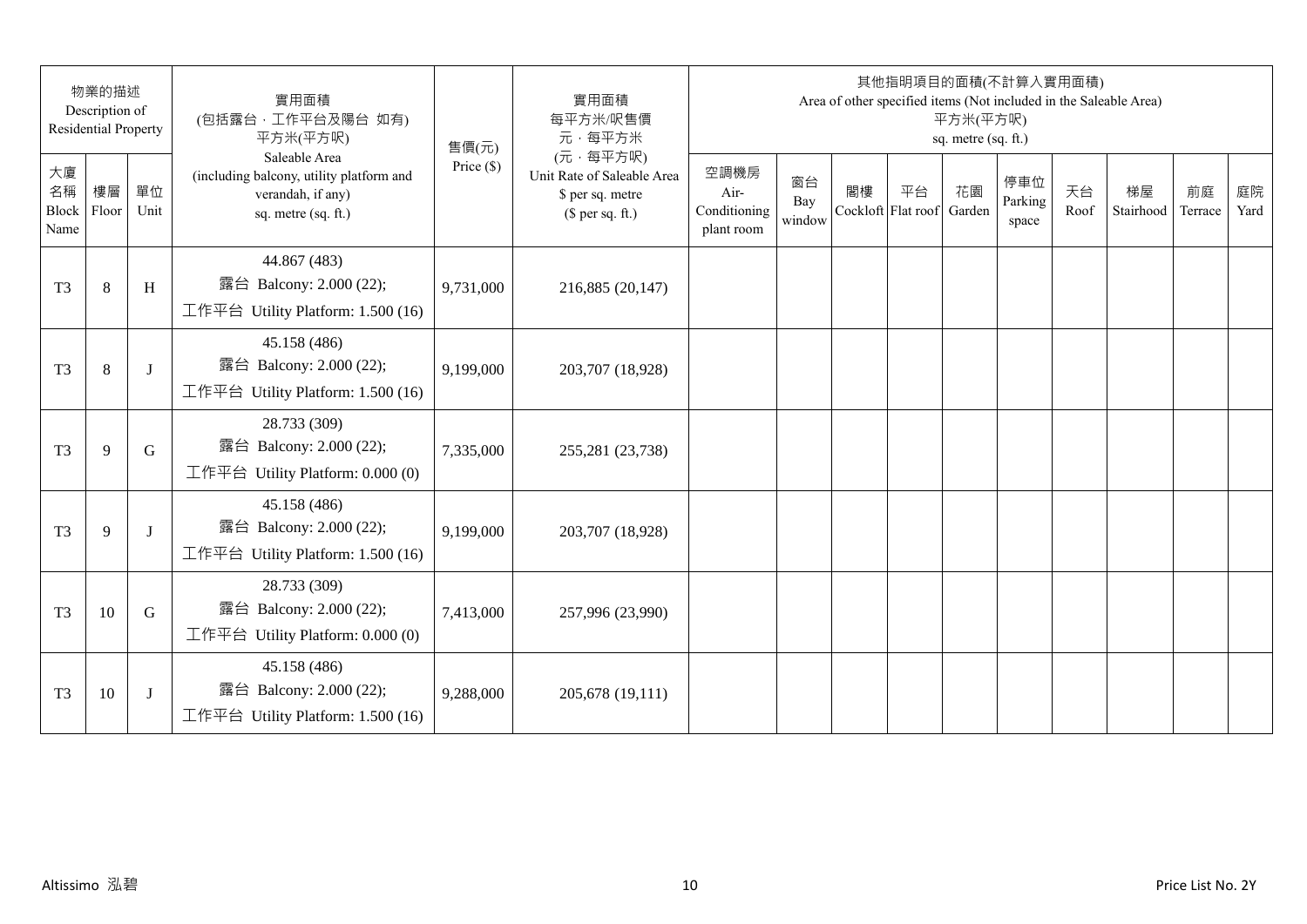| 物業的描述<br>Description of<br><b>Residential Property</b> |    |            | 實用面積<br>(包括露台,工作平台及陽台 如有)<br>平方米(平方呎)                                                                 | 售價(元)        | 實用面積<br>每平方米/呎售價<br>元·每平方米                                                     | 其他指明項目的面積(不計算入實用面積)<br>Area of other specified items (Not included in the Saleable Area)<br>平方米(平方呎)<br>sq. metre (sq. ft.) |                     |    |                          |              |                         |            |                 |               |            |
|--------------------------------------------------------|----|------------|-------------------------------------------------------------------------------------------------------|--------------|--------------------------------------------------------------------------------|-----------------------------------------------------------------------------------------------------------------------------|---------------------|----|--------------------------|--------------|-------------------------|------------|-----------------|---------------|------------|
| 大廈<br>名稱<br>Block Floor<br>Name                        | 樓層 | 單位<br>Unit | Saleable Area<br>(including balcony, utility platform and<br>verandah, if any)<br>sq. metre (sq. ft.) | Price $(\$)$ | (元·每平方呎)<br>Unit Rate of Saleable Area<br>\$ per sq. metre<br>$$$ per sq. ft.) | 空調機房<br>Air-<br>Conditioning<br>plant room                                                                                  | 窗台<br>Bay<br>window | 閣樓 | 平台<br>Cockloft Flat roof | 花園<br>Garden | 停車位<br>Parking<br>space | 天台<br>Roof | 梯屋<br>Stairhood | 前庭<br>Terrace | 庭院<br>Yard |
| T <sub>3</sub>                                         | 11 | G          | 28.733 (309)<br>露台 Balcony: 2.000 (22);<br>工作平台 Utility Platform: 0.000 (0)                           | 7,507,000    | 261,268 (24,294)                                                               |                                                                                                                             |                     |    |                          |              |                         |            |                 |               |            |
| T <sub>3</sub>                                         | 11 | J          | 45.158 (486)<br>露台 Balcony: 2.000 (22);<br>工作平台 Utility Platform: 1.500 (16)                          | 9,422,000    | 208,645 (19,387)                                                               |                                                                                                                             |                     |    |                          |              |                         |            |                 |               |            |
| T <sub>3</sub>                                         | 12 | G          | 28.733 (309)<br>露台 Balcony: 2.000 (22);<br>工作平台 Utility Platform: 0.000 (0)                           | 7,611,000    | 264,887 (24,631)                                                               |                                                                                                                             |                     |    |                          |              |                         |            |                 |               |            |
| T <sub>3</sub>                                         | 12 | J          | 45.158 (486)<br>露台 Balcony: 2.000 (22);<br>工作平台 Utility Platform: 1.500 (16)                          | 9,556,000    | 211,613 (19,663)                                                               |                                                                                                                             |                     |    |                          |              |                         |            |                 |               |            |
| T <sub>3</sub>                                         | 15 | E          | 28.805 (310)<br>露台 Balcony: 2.000 (22);<br>工作平台 Utility Platform: $0.000(0)$                          | 7,597,000    | 263,739 (24,506)                                                               |                                                                                                                             |                     |    |                          |              |                         |            |                 |               |            |
| T <sub>3</sub>                                         | 15 | G          | 28.733 (309)<br>露台 Balcony: 2.000 (22);<br>工作平台 Utility Platform: 0.000 (0)                           | 7,748,000    | 269,655 (25,074)                                                               |                                                                                                                             |                     |    |                          |              |                         |            |                 |               |            |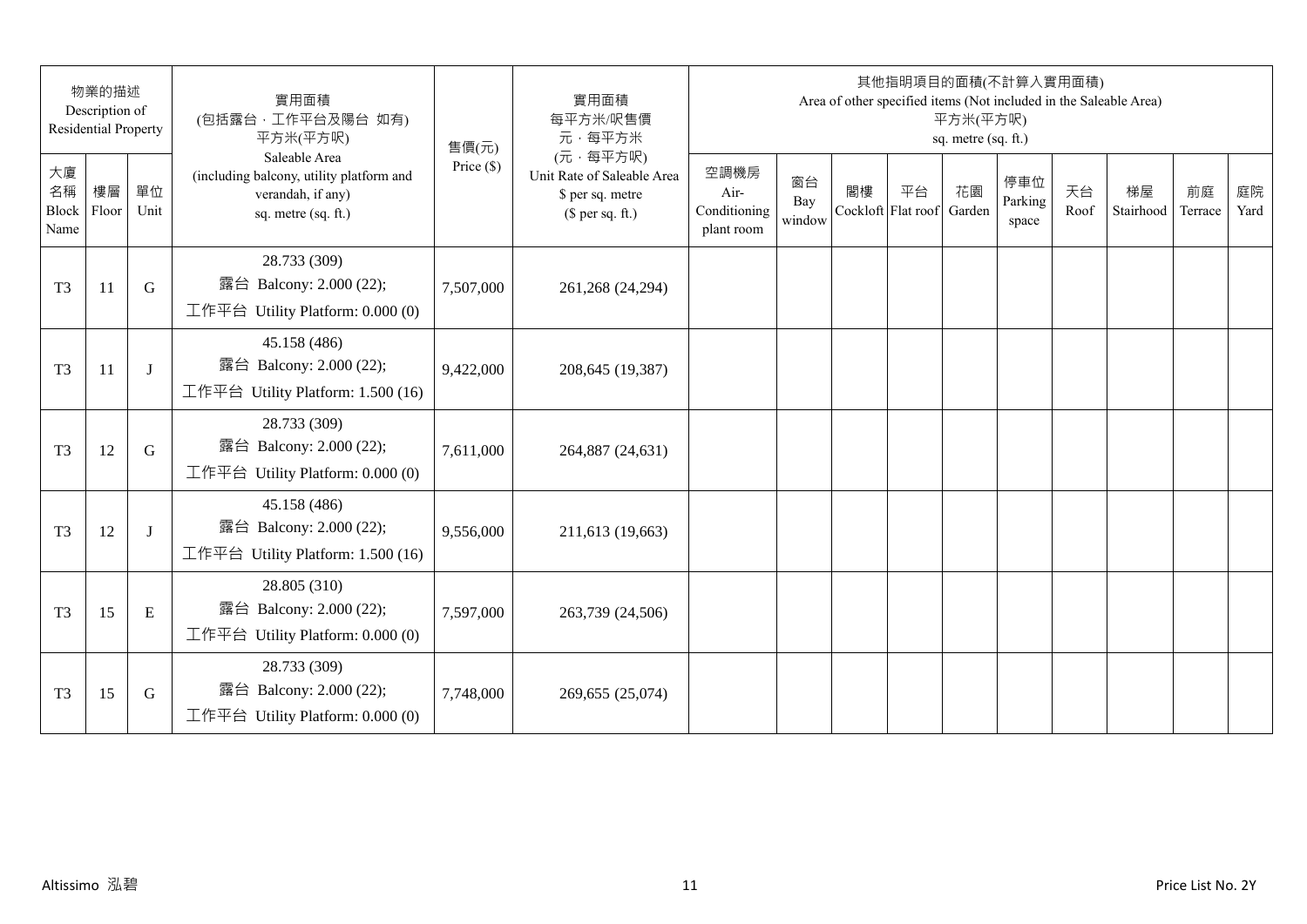| 物業的描述<br>Description of<br><b>Residential Property</b> |    |              | 實用面積<br>(包括露台,工作平台及陽台 如有)<br>平方米(平方呎)                                                                 | 售價(元)        | 實用面積<br>每平方米/呎售價<br>元·每平方米                                                     | 其他指明項目的面積(不計算入實用面積)<br>Area of other specified items (Not included in the Saleable Area)<br>平方米(平方呎)<br>sq. metre (sq. ft.) |                     |                          |    |              |                         |            |                 |               |            |
|--------------------------------------------------------|----|--------------|-------------------------------------------------------------------------------------------------------|--------------|--------------------------------------------------------------------------------|-----------------------------------------------------------------------------------------------------------------------------|---------------------|--------------------------|----|--------------|-------------------------|------------|-----------------|---------------|------------|
| 大廈<br>名稱<br>Block Floor<br>Name                        | 樓層 | 單位<br>Unit   | Saleable Area<br>(including balcony, utility platform and<br>verandah, if any)<br>sq. metre (sq. ft.) | Price $(\$)$ | (元·每平方呎)<br>Unit Rate of Saleable Area<br>\$ per sq. metre<br>$$$ per sq. ft.) | 空調機房<br>Air-<br>Conditioning<br>plant room                                                                                  | 窗台<br>Bay<br>window | 閣樓<br>Cockloft Flat roof | 平台 | 花園<br>Garden | 停車位<br>Parking<br>space | 天台<br>Roof | 梯屋<br>Stairhood | 前庭<br>Terrace | 庭院<br>Yard |
| T <sub>3</sub>                                         | 15 | J            | 45.158 (486)<br>露台 Balcony: 2.000 (22);<br>工作平台 Utility Platform: 1.500 (16)                          | 9,733,000    | 215,532 (20,027)                                                               |                                                                                                                             |                     |                          |    |              |                         |            |                 |               |            |
| T <sub>3</sub>                                         | 16 | E            | 28.805 (310)<br>露台 Balcony: 2.000 (22);<br>工作平台 Utility Platform: 0.000 (0)                           | 7,737,000    | 268,599 (24,958)                                                               |                                                                                                                             |                     |                          |    |              |                         |            |                 |               |            |
| T <sub>3</sub>                                         | 16 | G            | 28.733 (309)<br>露台 Balcony: 2.000 (22);<br>工作平台 Utility Platform: 0.000 (0)                           | 7,886,000    | 274,458 (25,521)                                                               |                                                                                                                             |                     |                          |    |              |                         |            |                 |               |            |
| T <sub>3</sub>                                         | 16 | H            | 44.867 (483)<br>露台 Balcony: 2.000 (22);<br>工作平台 Utility Platform: 1.500 (16)                          | 10,488,000   | 233,758 (21,714)                                                               |                                                                                                                             |                     |                          |    |              |                         |            |                 |               |            |
| T <sub>3</sub>                                         | 16 | J            | 45.158 (486)<br>露台 Balcony: 2.000 (22);<br>工作平台 Utility Platform: 1.500 (16)                          | 9,914,000    | 219,540 (20,399)                                                               |                                                                                                                             |                     |                          |    |              |                         |            |                 |               |            |
| T <sub>3</sub>                                         | 16 | $\mathbf{L}$ | 44.887 (483)<br>露台 Balcony: 2.000 (22);<br>工作平台 Utility Platform: $1.500(16)$                         | 9,894,000    | 220,420 (20,484)                                                               |                                                                                                                             |                     |                          |    |              |                         |            |                 |               |            |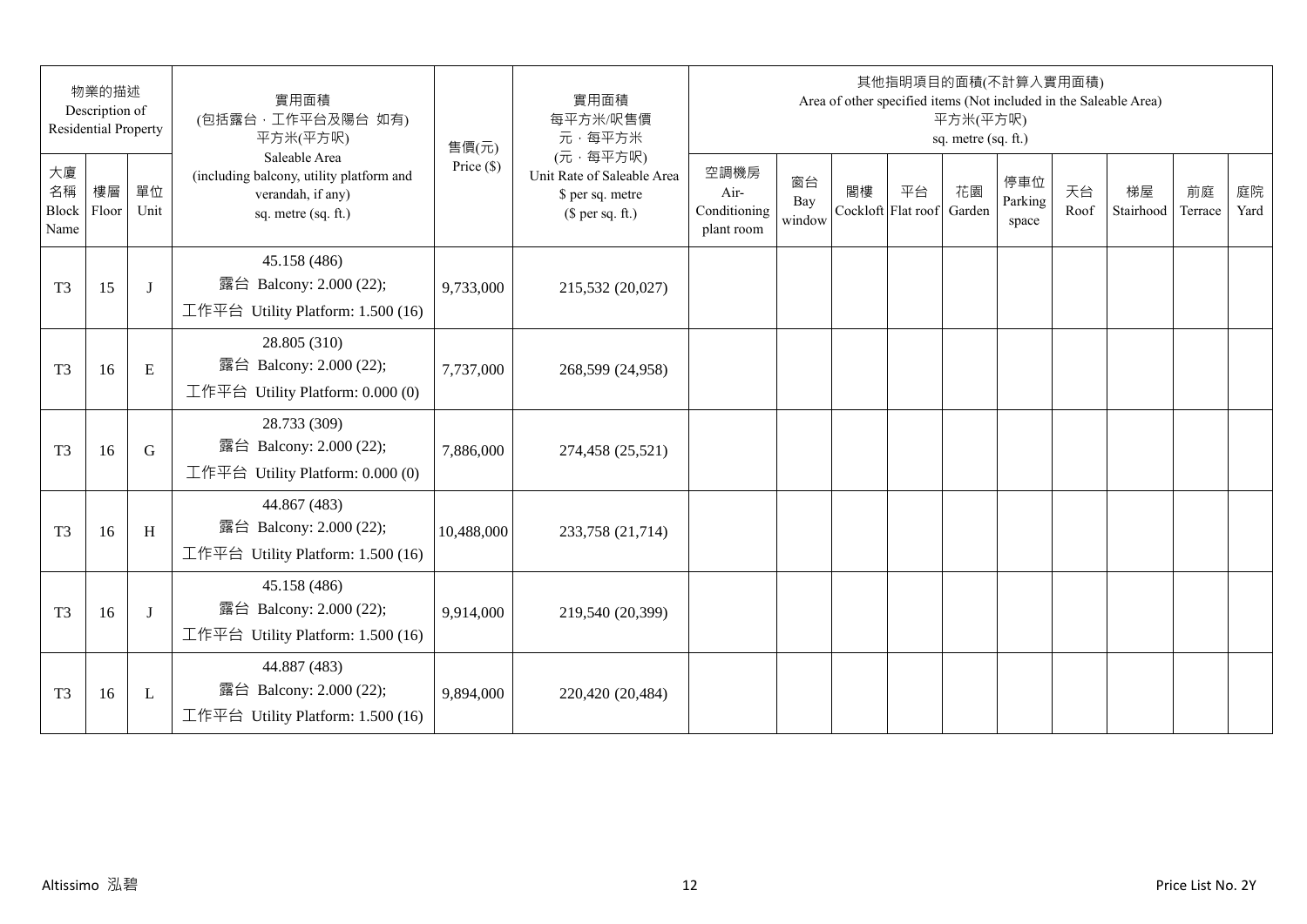| 物業的描述<br>Description of<br>Residential Property |                |              | 實用面積<br>(包括露台,工作平台及陽台 如有)<br>平方米(平方呎)                                                                 | 售價(元)        | 實用面積<br>每平方米/呎售價<br>元·每平方米                                                     | 其他指明項目的面積(不計算入實用面積)<br>Area of other specified items (Not included in the Saleable Area)<br>平方米(平方呎)<br>sq. metre (sq. ft.) |                     |    |                          |              |                         |            |                 |               |            |
|-------------------------------------------------|----------------|--------------|-------------------------------------------------------------------------------------------------------|--------------|--------------------------------------------------------------------------------|-----------------------------------------------------------------------------------------------------------------------------|---------------------|----|--------------------------|--------------|-------------------------|------------|-----------------|---------------|------------|
| 大廈<br>名稱<br>Block<br>Name                       | 樓層<br>Floor    | 單位<br>Unit   | Saleable Area<br>(including balcony, utility platform and<br>verandah, if any)<br>sq. metre (sq. ft.) | Price $(\$)$ | (元·每平方呎)<br>Unit Rate of Saleable Area<br>\$ per sq. metre<br>$$$ per sq. ft.) | 空調機房<br>Air-<br>Conditioning<br>plant room                                                                                  | 窗台<br>Bay<br>window | 閣樓 | 平台<br>Cockloft Flat roof | 花園<br>Garden | 停車位<br>Parking<br>space | 天台<br>Roof | 梯屋<br>Stairhood | 前庭<br>Terrace | 庭院<br>Yard |
| T <sub>5</sub>                                  |                | $\mathbf{J}$ | 48.593 (523)<br>露台 Balcony: 2.000 (22);<br>工作平台 Utility Platform: 0.000 (0)                           | 9,808,000    | 201,840 (18,753)                                                               |                                                                                                                             |                     |    | 5.699<br>(61)            |              |                         |            |                 |               |            |
| T <sub>5</sub>                                  | $\overline{7}$ | $\mathbf{F}$ | 28.578 (308)<br>露台 Balcony: 2.000 (22);<br>工作平台 Utility Platform: $0.000(0)$                          | 7,680,000    | 268,738 (24,935)                                                               |                                                                                                                             |                     |    |                          |              |                         |            |                 |               |            |
| T <sub>5</sub>                                  | 8              | $\mathbf{F}$ | 28.578 (308)<br>露台 Balcony: 2.000 (22);<br>工作平台 Utility Platform: $0.000(0)$                          | 7,785,000    | 272,412 (25,276)                                                               |                                                                                                                             |                     |    |                          |              |                         |            |                 |               |            |
| T <sub>5</sub>                                  | 12             | F            | 28.578 (308)<br>Balcony: 2.000 (22);<br>露台<br>工作平台 Utility Platform: $0.000(0)$                       | 8,061,000    | 282,070 (26,172)                                                               |                                                                                                                             |                     |    |                          |              |                         |            |                 |               |            |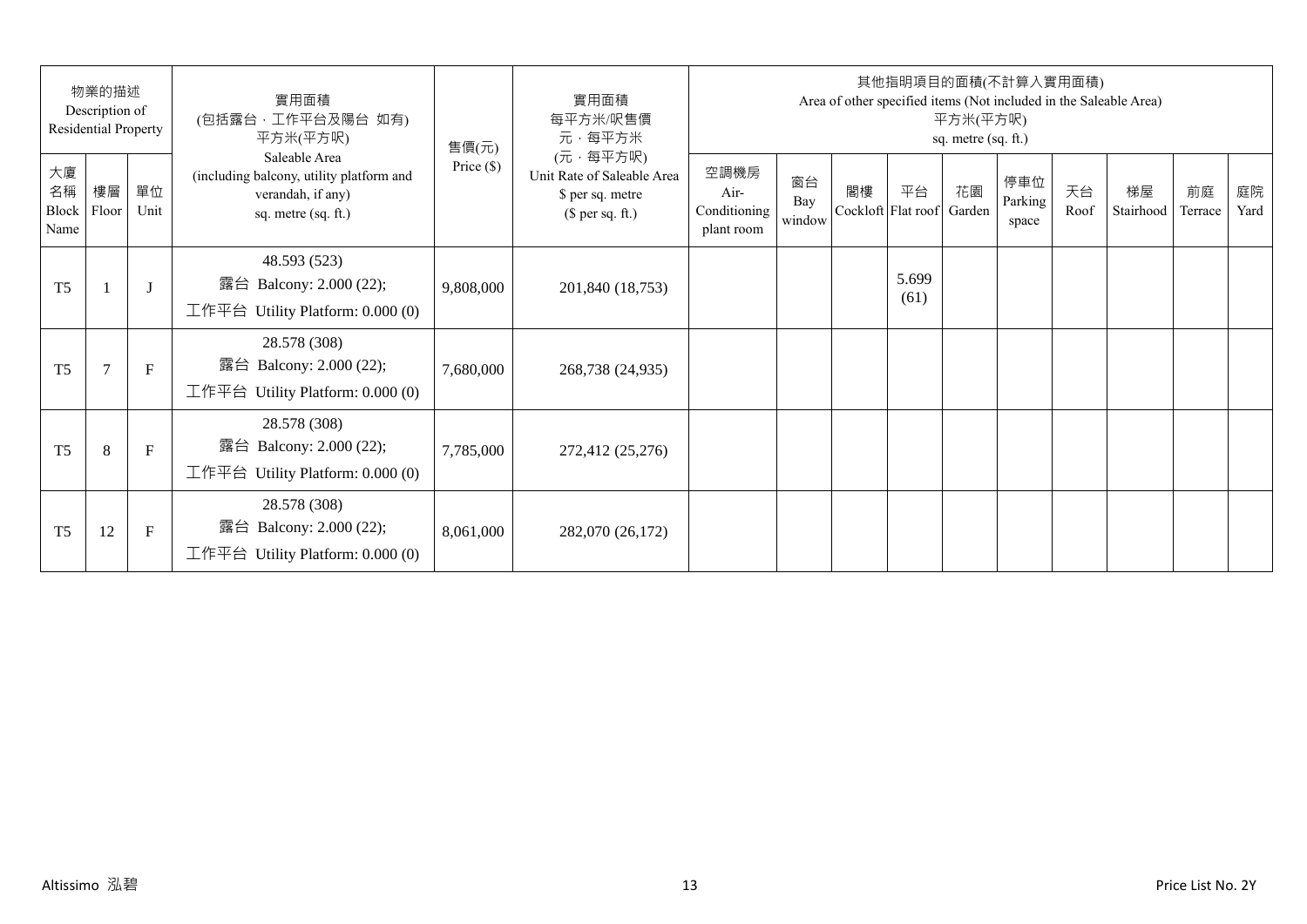### **第三部份:其他資料 Part 3: Other Information**

#### (1) 準買家應參閱發展項目的售樓說明書,以了解該項目的資料。 Prospective purchasers are advised to refer to the sales brochure for the development for information on the development.

### $(2)$  根據《一手住宅物業銷售條例》第 52(1)條及第 53(2)及(3)條,

According to sections 52(1) and 53(2) and (3) of the Residential Properties (First-hand Sales) Ordinance, –

### 第 52(1) 條 / Section 52(1)

在某人就指明住宅物業與擁有人訂立臨時買賣合約時,該人須向擁有人支付售價的 5%的臨時訂金。

A preliminary deposit of 5% of the purchase price is payable by a person to the owner on entering into a preliminary agreement for sale and purchase in respect of the specified residential property with the owner.

#### 第 53(2) 條 / Section 53(2)

如某人於某日期訂立臨時買賣合約,並於該日期後的 5 個工作日內,就有關住宅物業簽立買賣合約,則擁有人必須在該日期後的 8 個工作日內,簽立該買賣合約。 If a person executes an agreement for sale and purchase in respect of the residential property within 5 working days after the date on which the person enters into the preliminary agreement for sale and purchase, the owner must execute the agreement for sale and purchase within 8 working days after that date.

### 第 53(3) 條 / Section 53(3)

如某人於某日期訂立臨時買賣合約時,但沒有於該日期後的 5 個工作日內,就有關住宅物業簽立買賣合約,則 – (i) 該臨時合約即告終止;(ii) 有關的臨時訂金即予沒收;及 (iii) 擁 有人不得就該人沒有簽立買賣合約而針對該人提出進一步申索。

If a person does not execute an agreement for sale and purchase in respect of the residential property within 5 working days after the date on which the person enters into the preliminary agreement for sale and purchase-

(i) the preliminary agreement is terminated; (ii) the preliminary deposit is forfeited; and (iii) the owner does not have any further claim against the person for the failure.

### (3) 實用面積及屬該住宅物業其他指明項目的面積是按《一手住宅物業銷售條例》第 8 條及附表二第 2 部的計算得出的。

The saleable area and area of other specified items of the residential property are calculated in accordance with section 8 and Part 2 of Schedule 2 to the Residential Properties(First-hand Sales) Ordinance.<br>(4) (i) 註:在第(4)段中:

- 
- (a) 「售價」指本價單第二部份中所列之住宅物業的售價,而「成交金額」指將於臨時合約中訂明的住宅物業的實際售價。因應不同支付條款 及/或折扣按售價計算得出之價目,皆以進位到最接近的千位數作為成交金額。
- (b) 「工作日」按《一手住宅物業銷售條例》第 2(1)條所定義。
- (c) 「臨時合約」指臨時買賣合約。
- (d) 「正式合約」指正式買賣合約。
- Note: In paragraph (4): (a)
- "price" means the price of the residential property set out in Part 2 of this price list, and "transaction price" means the actual price of the residential property to be set out in PASP. The price obtained after applying the relevant terms of payment and/or applicable discount(s) on the price will be rounded up to the nearest thousand to determine the transaction price.
	- (b) "working day" shall be as defined in section 2(1) of the Residential Properties (First-hand Sales) Ordinance.
	- (c) "PASP" means the Preliminary Agreement for Sale and Purchase.
	- (d) "ASP" means the Agreement for Sale and Purchase.

於簽署臨時合約時,買方須繳付相等於成交金額的 5%作為臨時訂金,請帶備港幣\$100,000 銀行本票以支付部份臨時訂金,抬頭請寫「的近律師行」或"Deacons"。請另備支 票以繳付臨時訂金之餘額。

The purchasers shall pay the preliminary deposit equivalent to 5% of the transaction price upon signing of the PASP. Please bring along a cashiers' order of HK\$100,000 made payable to "Deacons" for payment of part of the preliminary deposit. Please also bring along a cheque for payment of the balance of the preliminary deposit.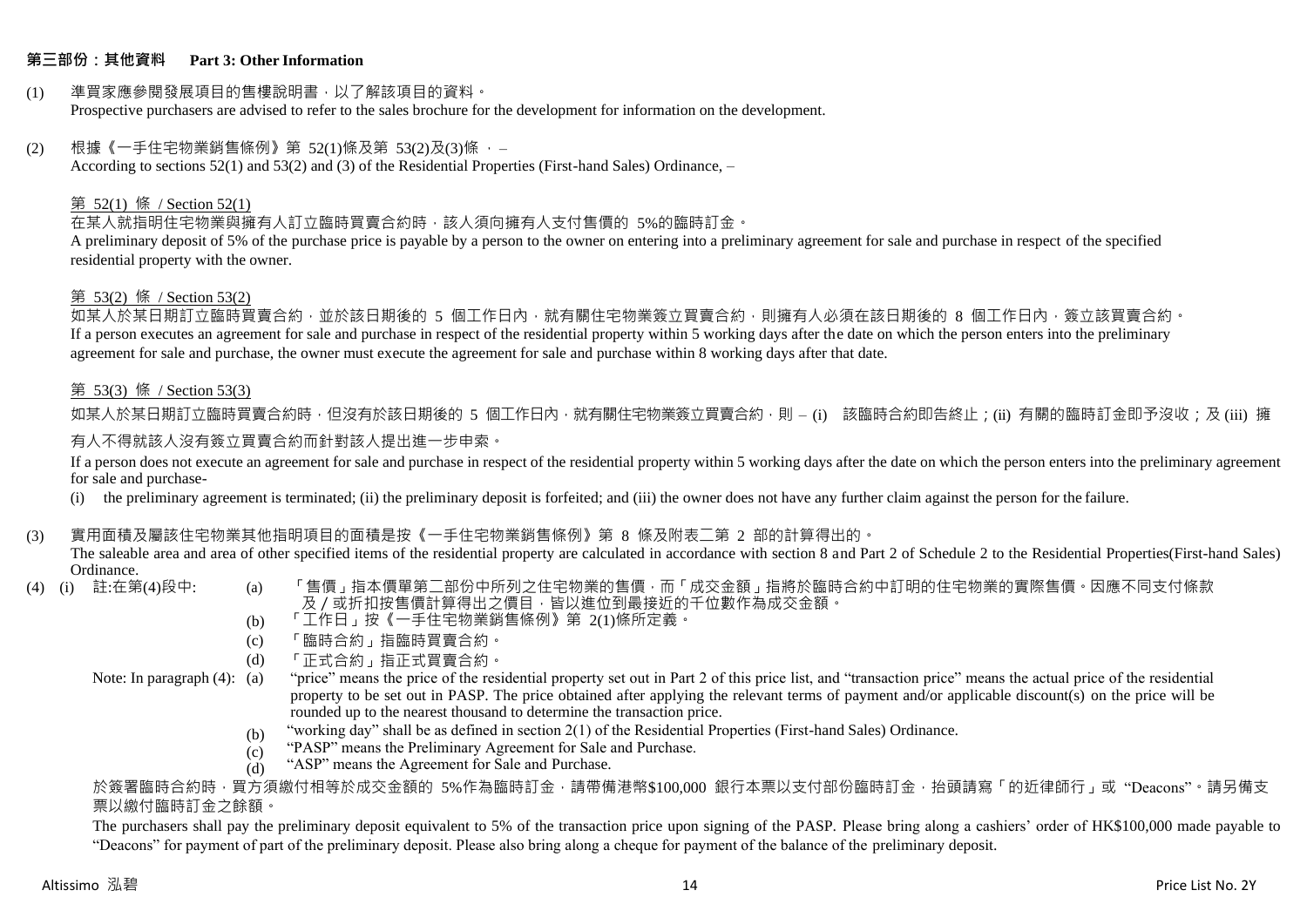# **支付條款 Terms of Payment**

- (A) (並無此編號之支付條款)( No Terms of Payment of such numbering)
- (A1) (並無此編號之支付條款)( No Terms of Payment of such numbering)
- (A2) (並無此編號之支付條款)( No Terms of Payment of such numbering)
- (A3) (並無此編號之支付條款)( No Terms of Payment of such numbering)
- (A4) (並無此編號之支付條款)( No Terms of Payment of such numbering)
- (A5) 120 天現金付款計劃 120-day Cash Payment Plan (照售價減 5%) (5% discount from the price)
	- (1) 買方須於簽署臨時合約時繳付相等於成交金額 5% 作為臨時訂金。買方須於簽署臨時合約後 5 個工作日內簽署正式合約。 The purchaser shall pay the preliminary deposit equivalent to 5% of the transaction price upon signing of the PASP. The ASP shall be signed by the purchaser within 5 working days after signing of the PASP.
	- (2) 買方簽署臨時合約後 30 天內再付成交金額 5% 作為加付訂金。 A further 5% of the transaction price being further deposit shall be paid by the purchaser within 30 days after signing of the PASP.
	- (3) 成交金額 90% 即成交金額餘款於買方簽署臨時合約後 120 天內由買方付清。 90% of the transaction price being balance of the transaction price shall be paid by the purchaser within 120 days after signing of the PASP.
- (A6) 180 天輕鬆現金付款計劃 180-day Relax Cash Payment Plan (照售價減 3%) (3% discount from the price)
	- (1) 買方須於簽署臨時合約時繳付相等於成交金額 5% 作為臨時訂金。買方須於簽署臨時合約後 5 個工作日內簽署正式合約。 The purchaser shall pay the preliminary deposit equivalent to 5% of the transaction price upon signing of the PASP. The ASP shall be signed by the purchaser within 5 working days after signing of the PASP.
	- (2) 買方簽署臨時合約後 30 天內再付成交金額 5% 作為加付訂金。 A further 5% of the transaction price being further deposit shall be paid by the purchaser within 30 days after signing of the PASP.
	- (3) 成交金額 90% 即成交金額餘款於買方簽署臨時合約後 180 天內由買方付清。 90% of the transaction price being balance of the transaction price shall be paid by the purchaser within 180 days after signing of the PASP.
- (A7) 360 天輕鬆現金付款計劃 360-day Relax Cash Payment Plan (照售價減 2%) (2% discount from the price)
	- (1) 買方須於簽署臨時合約時繳付相等於成交金額 5% 作為臨時訂金。買方須於簽署臨時合約後 5 個工作日內簽署正式合約。 The purchaser shall pay the preliminary deposit equivalent to 5% of the transaction price upon signing of the PASP. The ASP shall be signed by the purchaser within 5 working days after signing of the PASP.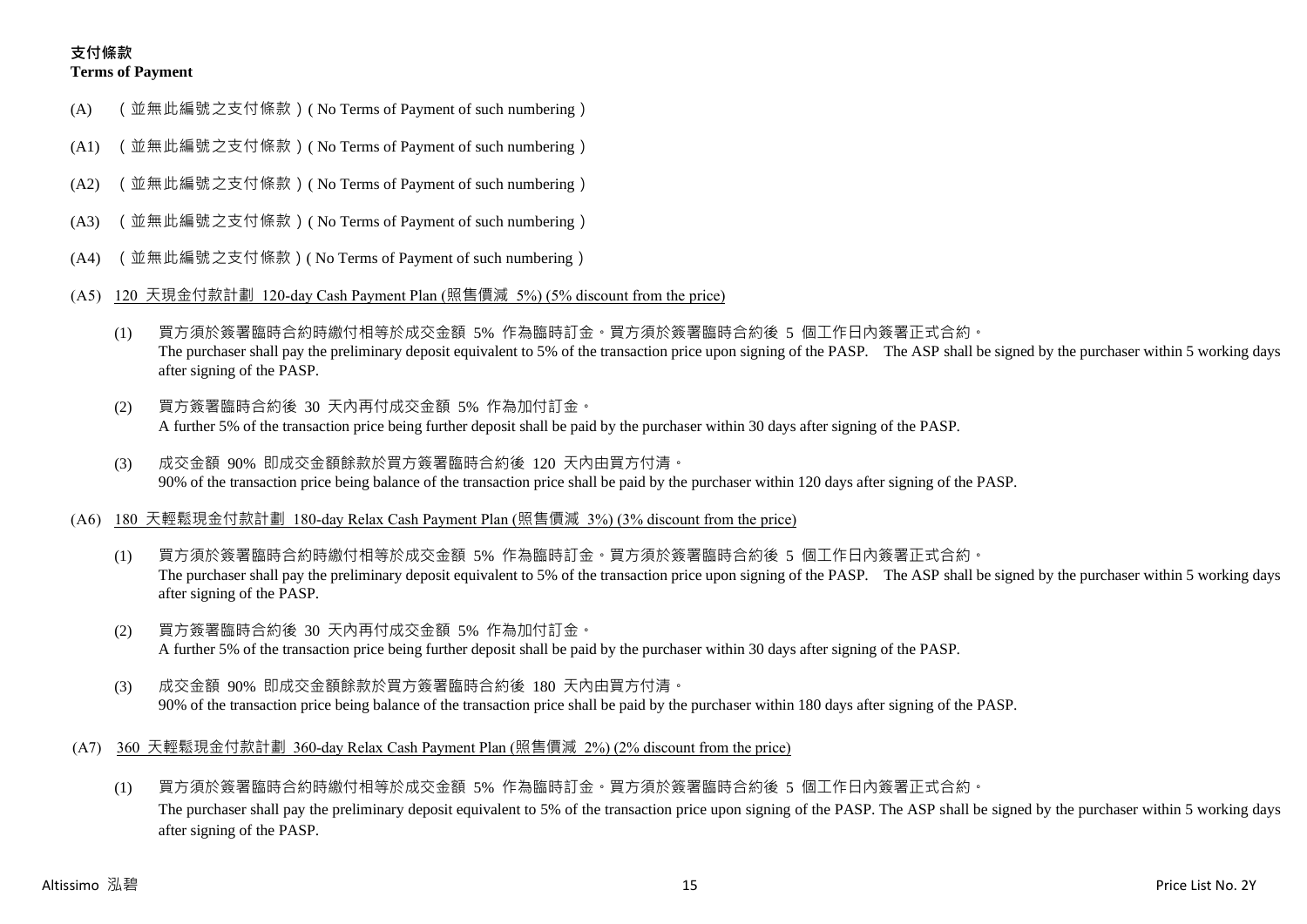(2) 買方簽署臨時合約後 30 天內再付成交金額 5% 作為加付訂金。

A further 5% of the transaction price being further deposit shall be paid by the purchaser within 30 days after signing of the PASP.

(3) 買方簽署臨時合約後 90 天內再付成交金額 5% 作為部份成交金額。

A further 5% of the transaction price being part payment of the transaction price shall be paid by the purchaser within 90 days after signing of the PASP.

(4) 成交金額 85% 即成交金額餘款於買方簽署臨時合約後 360 天內由買方付清。

85% of the transaction price being balance of the transaction price shall be paid by the purchaser within 360 days after signing of the PASP.

- (A8) 120 天換樓易付款計劃 120-day New Home Easy Payment Plan (照售價) (The price)
	- (1) 買方須於簽署臨時合約時繳付相等於成交金額 5% 作為臨時訂金。買方須於簽署臨時合約後 5 個工作日內簽署正式合約。 The purchaser shall pay the preliminary deposit equivalent to 5% of the transaction price upon signing of the PASP. The ASP shall be signed by the purchaser within 5 working days after signing of the PASP.
	- (2) 買方簽署臨時合約後 30 天內再付成交金額 5% 作為加付訂金。 A further 5% of the transaction price being further deposit shall be paid by the purchaser within 30 days after signing of the PASP.
	- (3) 成交金額 90% 即成交金額餘款於買方簽署臨時合約後 120 天內由買方付清。 90% of the transaction price being balance of the transaction price shall be paid by the purchaser within 120 days after signing of the PASP.
- (A9) 180 天換樓易付款計劃 180-day New Home Easy Payment Plan (照售價) (The price)
	- (1) 買方須於簽署臨時合約時繳付相等於成交金額 5% 作為臨時訂金。買方須於簽署臨時合約後 5 個工作日內簽署正式合約。 The purchaser shall pay the preliminary deposit equivalent to 5% of the transaction price upon signing of the PASP. The ASP shall be signed by the purchaser within 5 working days after signing of the PASP.
	- (2) 買方簽署臨時合約後 30 天內再付成交金額 5% 作為加付訂金。 A further 5% of the transaction price being further deposit shall be paid by the purchaser within 30 days after signing of the PASP.
	- (3) 成交金額 90% 即成交金額餘款於買方簽署臨時合約後 180 天內由買方付清。 90% of the transaction price being balance of the transaction price shall be paid by the purchaser within 180 days after signing of the PASP.
- (B) (並無此編號之支付條款)( No Terms of Payment of such numbering)
- (C) (並無此編號之支付條款)( No Terms of Payment of such numbering)
- (C1) (並無此編號之支付條款)( No Terms of Payment of such numbering)
- (C2) (並無此編號之支付條款)( No Terms of Payment of such numbering)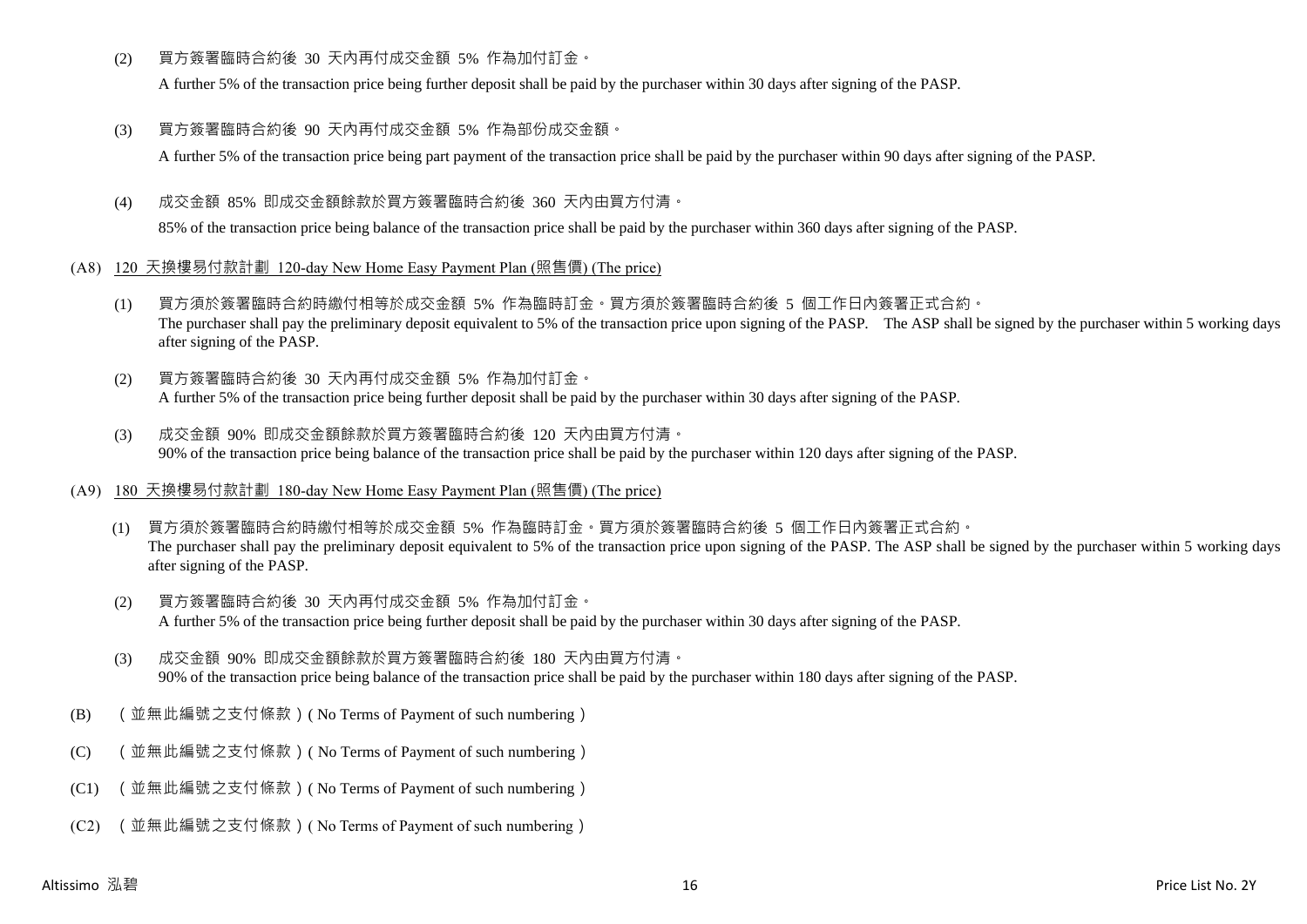- (C3) (並無此編號之支付條款)( No Terms of Payment of such numbering)
- (C4) (並無此編號之支付條款)( No Terms of Payment of such numbering)
- (C5) (並無此編號之支付條款)( No Terms of Payment of such numbering)
- (C6) (並無此編號之支付條款)( No Terms of Payment of such numbering)
- (C7) (並無此編號之支付條款)( No Terms of Payment of such numbering)
- (C8) (並無此編號之支付條款)( No Terms of Payment of such numbering)

### (ii) **售價獲得折扣的基礎**

### **The basis on which any discount on the price is available**

- (a) 見 4(i) See 4(i).
- (b) 不適用。 Not applicable.
- (c) 「限時置業售價折扣」 "First Home Purchase Price Discount" 於 2022 年 3 月 31 日或之前簽署臨時合約購買本價單中之指明住宅物業之買方可獲額外售價 3% 折扣優惠。 An extra 3% discount from the price would be offered to the purchasers who sign the PASP to purchase a specified residential property listed in this price list on or before 31<sup>st</sup> March 2022.
- (d) 員工置業折扣 Staff Purchasing Discount

如買方(或構成買方之任何人士)屬任何「員工合資格人士」,並且沒有委任地產代理就購入住宅物業代其行事,可獲額外 5%售價折扣優惠,折扣優惠受相關公司內部條款約 束。

If the purchaser (or any person comprising the purchaser) is a "Qualified Staff", provided that the purchaser did not appoint any estate agent to act for him/her in the purchase of the residential property, an extra 5% discount on the Price would be offered, subject to the internal regulation of Respective Related Parties.

「員工合資格人士」指碧桂園控股有限公司及其附屬公司、宏安集團有限公司及其附屬公司、宏安地產有限公司、位元堂藥業控股有限公司、易易壹金融集團有限公司、中 國農產品交易有限公司或中國建築國際集團及其附屬公司之任何董事、員工及其直系親屬(任何個人的配偶、父母、子女、兄弟及姐妹為該個人之「直系親屬」,惟須提供令 賣方滿意的有關證明文件 以茲證明有關關係,且賣方對是否存在近親關係保留最終決定權)。

"Qualified Staff" means any director or employee (and his/her close family member (a spouse, parent, child, brother and sister of a person is a "close family member" of that person provided that the relevant supporting documents to the satisfaction of the Vendor must be provided to prove the relationship concerned and that the Vendor reserves the final right to decide whether or not such relationship exists)) of any of Country Garden Holdings Company Limited and its subsidiaries, Wang On Group Limited and its subsidiaries, Wang On Properties Limited, Wai Yuen Tong Medicine Holdings Limited, Easy One Financial Group Limited, China Agri-Products Exchange Limited and China State Construction International Holdings Ltd. and its subsidiaries.

買方須在遞交購樓意向登記表格時或前提供令賣方滿意的證據証明其為「員工合資格人士」及(如適用)直系親屬關係,賣方就相關買方是否「員工合資格人士」及(如適 用)存在直系親屬關係有最終決定權,而賣方之決定為最終及對買方具有約束力。

The purchaser shall on or before submission of the Registration of Intent form on the spot provide evidence for proof of being a (if applicable) "Qualified Staff" to the satisfaction of the Vendor and in this respect the Vendor shall have absolute discretion and the Vendor's decision shall be final and binding on the purchaser.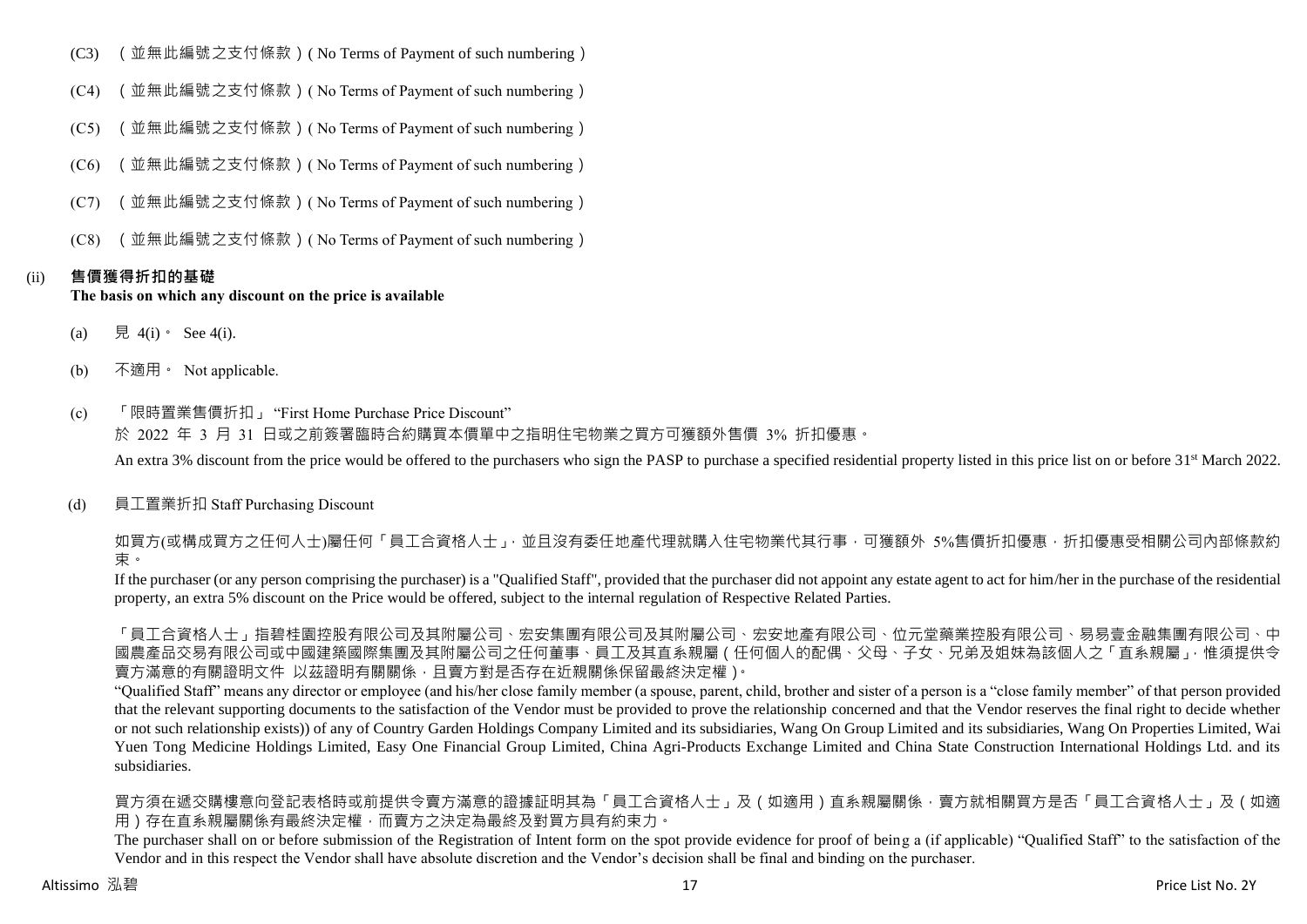- (e) 不適用。 Not applicable.
- (f) 不適用。 Not applicable.
- (g) "Countrygardenhk" Instagram 帳戶跟隨優惠 "Countrygardenhk" Instagram Account Follows' Discount

凡於簽署臨時買賣合約前跟隨 "countrygardenhk" Instagram 帳戶的買家,可獲 1% 售價折扣優惠。 A 1% discount from the Price would be offered to a Purchaser who has followed the "countrygardenhk" Instagram account before signing the Preliminary Agreement for Sale and Purchase.

- (h) 不適用。 Not applicable.
- (i) 不適用。 Not applicable.
- (j) 「5 年管理費減免」優惠 "5-Years Management Fee Subsidy"Discount

於 2021 年 5 月 7 日起 · 首 10 名簽署臨時合約購買發展項目住宅物業 ( 不論列於本價單或任何其他價單內 ) 之買方 · 可享有下列售價折扣優惠作為「5 年管理費減免」優惠: The first ten  $(10)$  purchasers who purchase the specified residential properties in the Development and sign the PASP thereof from  $7<sup>th</sup>$  May 2021 (whether the specified residential property is included in this price list or any other price lists) will enjoy the "5-Years Management Fee Subsidy " Discount as listed below as discount on the Price:

每個購買之三房住宅物業:港幣 \$240,000 For each three-bedroom residential property purchased: HK\$240,000

- (k) 不適用。 Not applicable.
- (l) 不適用。 Not applicable.
- (m) 「入伙傢私補貼」優惠 "New Home Furniture Subsidy" Benefit

於 2021 年 7 月 21 日起,首 5 名簽署臨時合約購買發展項目住宅物業 ( 不論列於本價單或任何其他價單內 ) 之買方,可享有以下其中一項優惠 ( 買方必須於簽署臨時合 約時決定選用以下其中一項優惠,其後不得更改)作為「入伙傢私補貼」優惠 :

The first five (5) purchasers who purchase the specified residential properties in the Development and sign the PASP thereof from  $21<sup>st</sup>$  July 2021 (whether the specified residential property is included in this price list or any other price lists) will enjoy one of the benefits set out below (the Purchaser must choose one of the benefits upon signing of the PASP and must not change his/her choice thereafter) as the "New Home Furniture Subsidy" Benefit:

(1) 總值港幣 \$160,000 元之「Francfranc」、「Tree」或「Indigo」傢私禮券。上述傢私禮券之使用(包括使用期限等)受商品提供者所訂之條款及條件限制。有關傢私禮 券會於住宅物業之買賣成交時或之後交付予買方。詳情以相關交易文件條款作準(包括但不限於買方須依照正式合約訂定的日期付清所購住宅物業每一期成交金額價 款及餘款);或

Furniture coupon(s) of "Francfranc", "Tree" or "Indigo" with a total value of HK\$160,000.00. The use of the aforesaid furniture coupon(s) (including validity period, etc) is subject to the terms and conditions prescribed by the relevant supplier. The furniture coupon(s) will be delivered to the Purchaser on or after completion of the sale and purchase of the residential property. Subject to the terms and conditions of the relevant transaction document(s) (including without limitation that the Purchaser shall settle each instalment and the balance of the transaction price according to the respective dates stipulated in the ASP); or

(2) 港幣\$140,000 元之售價折扣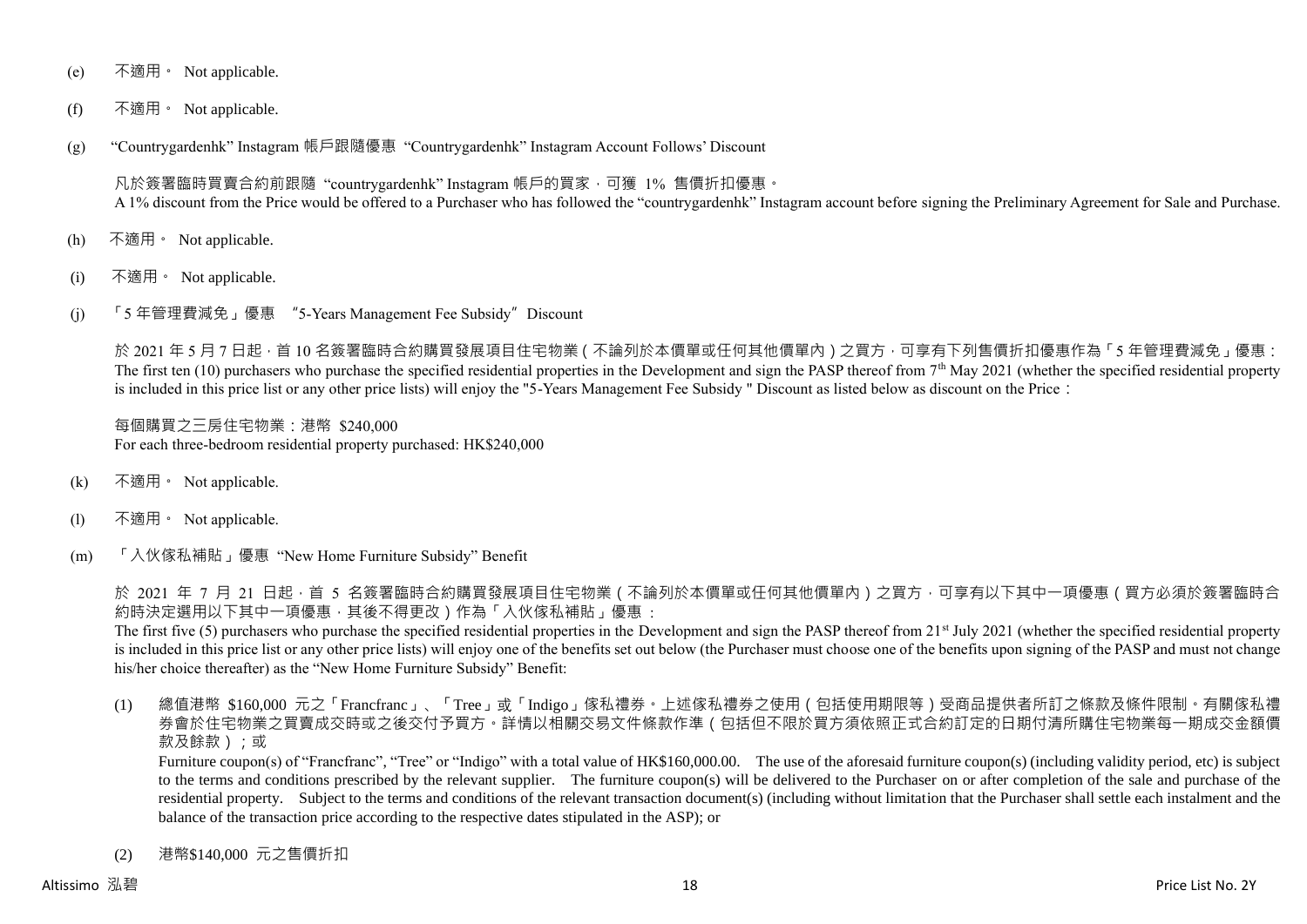#### HK\$140,000 discount on the Price

- (n) 不適用。 Not applicable.
- (o) 不適用。 Not applicable.

## (iii) **可就購買發展項目中的指明住宅物業而連帶獲得的任何贈品、財務優惠或利益**

**Any gift, or any financial advantage or benefit, to be made available in connection with the purchase of a specified residential property in the Development**

- (a) 見 4(i) 及 4(ii)。 See 4(i) and 4(ii)
- (b) 不適用。 Not applicable.
- (c) 不適用。 Not applicable.
- (d) 不適用。 Not applicable.
- (e) 不適用。 Not applicable.
- (f) 不適用 Not applicable.
- $(g)$  不適用 · Not applicable.
- (h) 101第一按揭貸款 101 First Mortgage Loan

**只適用於選用第 (4)(i)(A5) 及 (A6) 段之付款計劃。Only applicable to payment plan under paragraphs (4)(i)(A5) and (A6) . 只適用於屬自然人的買方。 Only applicable to purchasers who are natural persons.**

買方可向賣方介紹之財務機構或賣方指定的其它公司 (「介紹之第一承按人」) 申請最高達成交金額之 70% 之第一按揭 (「101 第一按揭貸款」)。101 第一按揭貸款及其申 請受以下條款及條件規限:

The purchaser may apply to the financial institution referred by the Vendor or any other company designated by the Vendor (the "Referred First Mortgagee") for first mortgage with a maximum loan amount equivalent to 70% of the transaction price (the "101 First Mortgage Loan"). 101 First Mortgage Loan and its application are subject to the following terms and conditions:

(1) 買方必須於買賣合約內訂明的付清成交金額餘額之日前最少 75 日書面向介紹之第一承按人申請 101 第一按揭貸款。

The purchaser shall make a written application to the Referred First Mortgagee for 101 First Mortgage Loan not less than 75 days before the date of settlement of the balance of the transaction price as specified in the agreement for sale and purchase.

(2) 如買方選用並申請 101 第一按揭貸款,成交金額將會增加 3.5%,買方必須於申請時向賣方繳付 (a) 截至申請日期當日按照買賣合約訂明及按新成交金額計算之應付部份 與 (b) 原來成交金額已付部份之差額。為免存疑,更改後之成交金額將以進位到最接近的千位數計算。買方亦須就此簽立一份有關住宅物業之補充合約以更改成交金額及 支付條款,有關之律師費用及雜費概由買方負責。

If the purchaser applies for the 101 First Mortgage Loan, the transaction price shall be increased by 3.5% and the difference between (a) amount payable under the ASP calculated by reference to the new transaction price as at the date of application and (b) amount of original transaction price paid by the purchaser shall be payable by the purchaser to the Vendor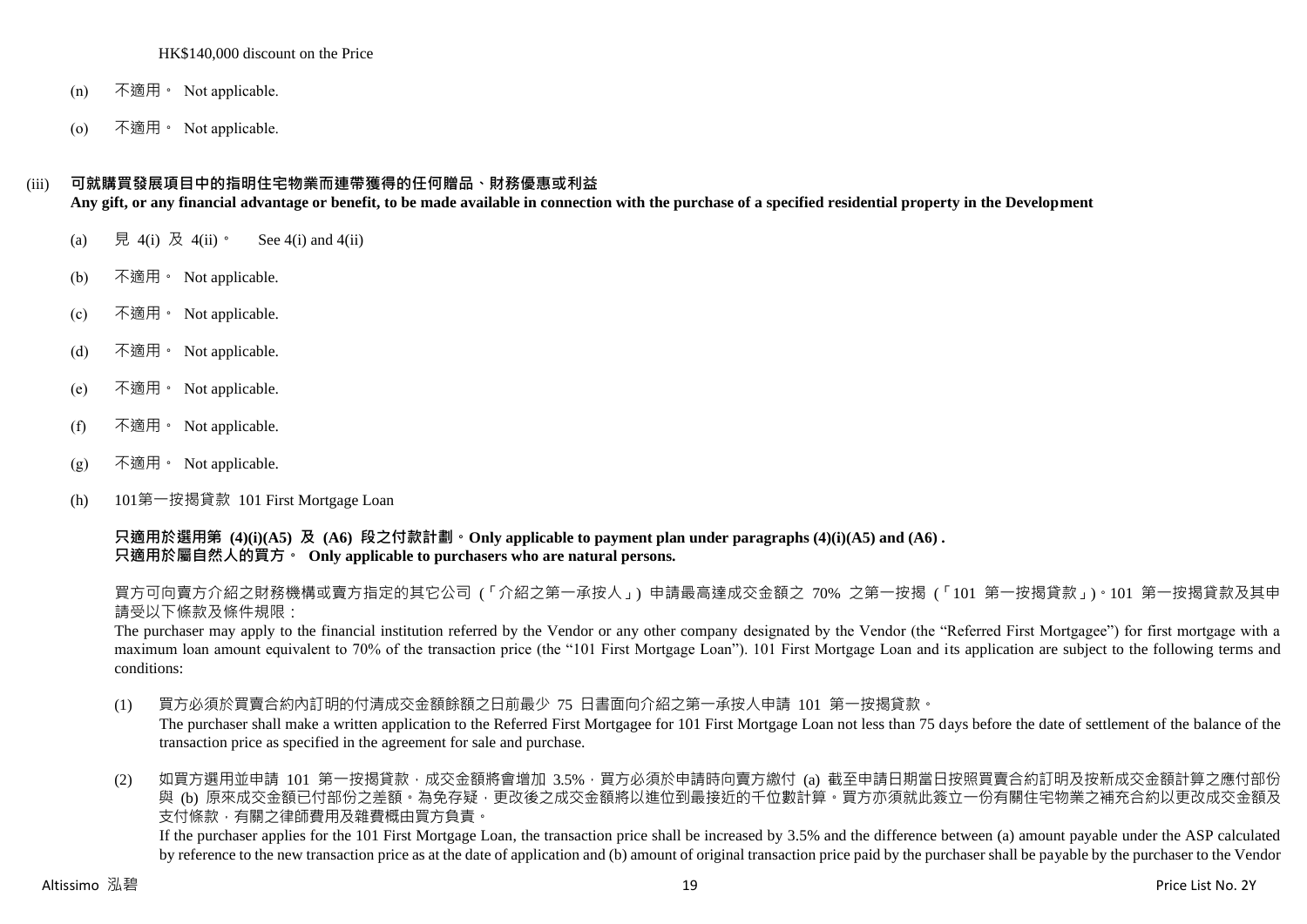upon application. For avoidance of doubt, the new transaction price will be rounded up to the nearest thousand. The purchaser shall also sign a supplemental agreement in respect of the residential property to vary the transaction price and the terms of payment, all relevant legal costs and disbursements of which shall be borne by the purchaser solely.

(3) 如買方最終並無選用「101 第一按揭貸款」,買方可在住宅物業買賣成交後 1 個月内向賣方遞交書面申請成交金額回贈,賣方將會在收到買方之書面申請後 1 個月内給予 買方同等金額之成交金額回贈。

If the Purchaser eventually does not utilize the 101 First Mortgage Loan, the purchaser may, within 1 month after completion of sale and purchase of the residential property, submit a written application to the Vendor for a transaction price rebate. The Vendor will provide to the purchaser the transaction price rebate in the amount equivalent to the said part payment within 1 month after receiving the written application from the purchaser..

(4) 101 第一按揭貸款的最高金額為成交金額的 70% (若買方為香港永久性居民) 或 60% (若買方為非香港永久性居民) · 貸款金額不可超過應繳付之成交金額餘額。介紹之第 一承按人因應買方及其擔保人 (如適用) 的信貸評估,對實際批出予買方的貸款金額作出決定。

The maximum 101 First Mortgage Loan amount shall be 70% of the transaction price (if purchaser is Hong Kong permanent residents) or 60% of the transaction price (if purchaser is not Hong Kong permanent residents), provided that the loan amount shall not exceed the balance of the transaction price payable. The Referred First Mortgagee will decide the loan amount to be granted to the purchaser after considering the result of the credit assessment of the purchaser and his guarantor (if applicable).

- (5) 101 第一按揭貸款年期最長為 25 年。 The maximum tenor of the 101 First Mortgage Loan shall not exceed 25 years.
- (6) 101 第一按揭貸款以住宅物業之第一法定按揭作抵押。 The 101 First Mortgage Loan shall be secured by a first legal mortgage over the residential property.
- (7) 101 第一按揭貸款年期首 24 個月的年利率為介紹之第一承按人不時報價之最優惠利率減 4.5%。 The annual interest rate of the 101 First Mortgage Loan for the first 24 months shall be at 4.5% below the Best Lending Rate as quoted by the Referred First Mortgagee from time to time.
- (8) 101 第一按揭貸款年期第 25 個月及其後之年利率為介紹之第一承按人不時報價之最優惠利率。 The annual interest rate of the 101 First Mortgage Loan from the 25<sup>th</sup> month and thereafter shall be the Best Lending Rate as quoted by the Referred First Mortgagee from time to time.
- (9) 「最優惠利率」由介紹之第一承按人決定,現為年利率 5.5%。 The Best Lending Rate is determined by the Referred First Mortgagee. The current Best Lending Rate is 5.5% per annum.
- (10) 買方於按揭首 24 個月只需就 101 第一按揭貸款向介紹之第一承按人繳付利息,其後則須照常連本帶息供款。 The purchaser shall only pay the interest of the 101 First Mortgage Loan to the Referred First Mortgagee in the first 24 months and shall repay the principal amount and interest as usual for the rest of the term of the 101 First Mortgage Loan.
- (11) 買方須按月分期償還 101 第一按揭貸款。 The purchaser shall repay the 101 First Mortgage Loan by monthly instalments.
- (12) 101 第一按揭貸款申請的審批由介紹之第一承按人全權負責。介紹之第一承按人對是否批出見證明日按揭貸款有最終決定權。 The Referred First Mortgagee shall be solely responsible to determine whether to approve the purchasers' application for the 101 First Mortgage Loan. The Referred First Mortgagee shall have the final right to decide whether or not to grant the 101 First Mortgage Loan.
- (13) 所有 101 第一按揭貸款之法律文件必須由賣方或介紹之第一承按人指定之律師行辦理,買方須負責支付一切有關之律師費用及雜費。買方可選擇自行聘用律師作為其代表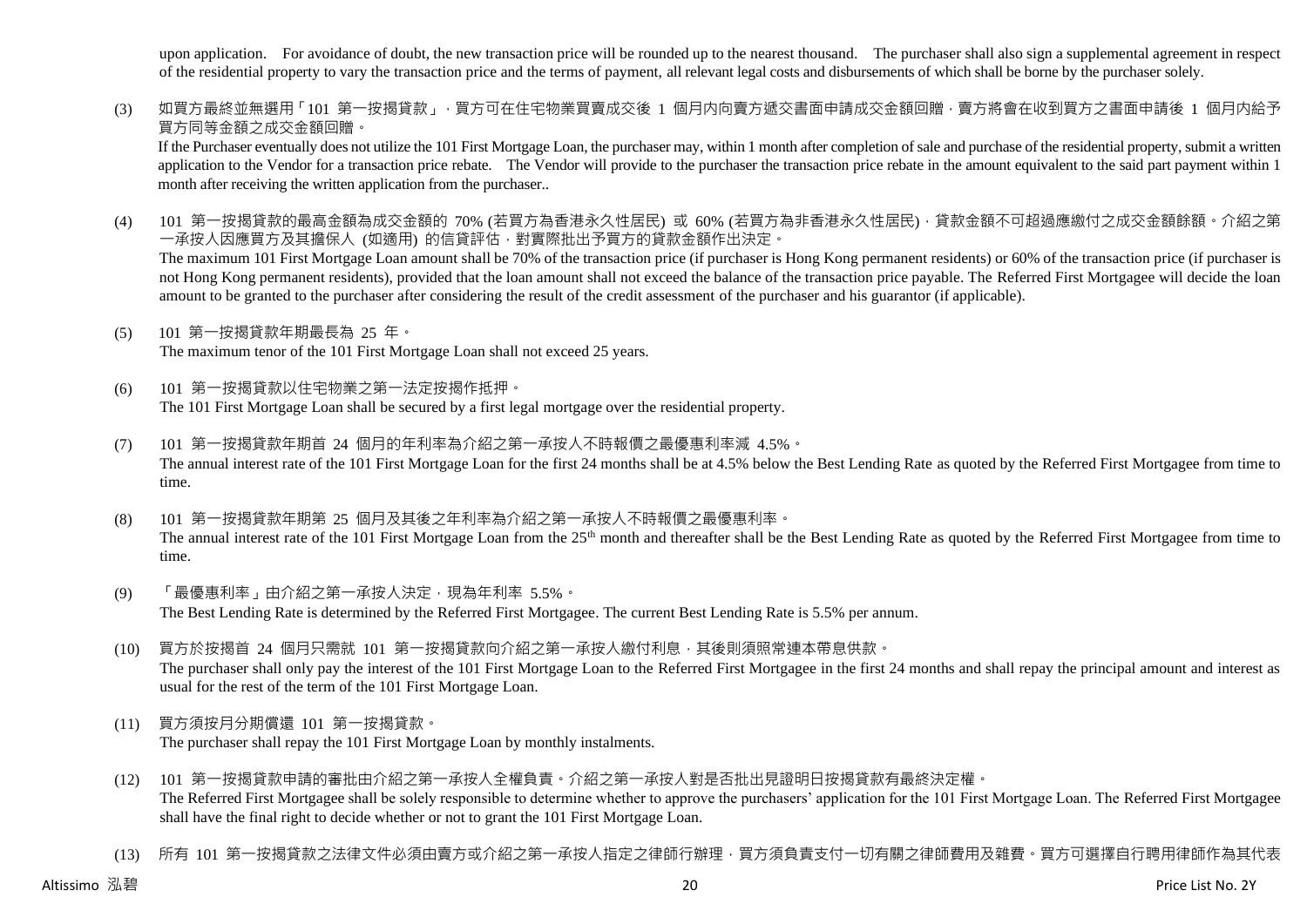### 律師,在此情況下,買方亦須負責其代表律師有關處理 101 第一按揭貸款的律師費用及雜費。

All legal documents of the 101 First Mortgage Loan shall be prepared and handled by the solicitors designated by the Vendor or the Referred First Mortgagee and all relevant legal costs and disbursements shall be borne by the purchaser solely. The purchaser may choose to instruct his own solicitors to act for him and in such event, the purchaser shall also bear his own solicitors' legal costs and disbursements relating to the 101 First Mortgage Loan.

(14) 買方須按介紹之第一承按人的要求提供一切所需文件以證明其還款能力,所需文件包括但不限於買方及其擔保人 (如適用) 的信貸報告、收入證明、銀行紀錄及借貸紀錄(包 括其他貸款,如有)。

The purchaser shall upon request by the Referred First Mortgagee provide all necessary documents to prove his repayment ability, the necessary documents shall include but not limited to credit report, income proof, bank records and borrowing records (including other loans, if any) of the purchaser and his guarantor(s) (if applicable).

(15) 不論 101 第一按揭貸款獲批與否,買方仍須按買賣合約完成住宅物業的買賣及繳付全數成交金額。

Irrespective of whether the 101 First Mortgage Loan is granted or not, the purchaser shall complete the purchase of the residential property and shall pay the transaction price in full in accordance with the agreement for sale and purchase.

- (16) 101 第一按揭貸款受其他條款及細則約束。 The 101 First Mortgage Loan is subject to other terms and conditions.
- (17) 101 第一按揭貸款純為介紹之第一承按人與買方之交易。買方與介紹之第一承按人之任何轇輵,一概與賣方及碧桂園(香港)地產代理有限公司無關。以上關於 101 第一按 揭貸款的資料不構成亦不能被視為賣方或任何其他人士就 101 第一按揭貸款作出的陳述、保證、承諾、要約或買賣合約之條款。賣方及碧桂園(香港)地產代理有限公司在任何情況 下均無需就 101 第一按揭貸款向買方承擔任何責任。

The 101 First Mortgage Loan is a transaction between the Referred First Mortgagee and the purchaser only. The Vendor and Country Garden (Hong Kong) Property Agency Limited shall not be involved in any dispute between the purchaser and the Referred First Mortgagee. The above information of the 101 First Mortgage Loan shall not be regarded as any representation, guarantee, warranty, offer or terms of the agreement for sale and purchase made by the Vendor or any other parties. Under no circumstance shall the Vendor and Country Garden (Hong Kong) Property Agency Limited be liable to the purchaser in respect of the 101 First Mortgage Loan.

(i) 101 第二按揭貸款 101 Second Mortgage Loan

### **只適用於選用第 (4)(i)(A5) 及 (A6) 段之付款計劃。Only applicable to payment plan under paragraphs (4)(i)(A5) and (A6) . 只適用於屬自然人的買方。 Only applicable to purchasers who are natural persons.**

買方可向賣方介紹之財務機構或賣方指定的其它公司 (「介紹之第二承按人」) 申請最高達成交額之 15% 之第二按揭 (「101 第二按揭貸款」),基本條款如下:

The Purchaser may apply to the financial institution referred by the Vendor or any other company designated by the Vendor (the "Referred Second Mortgagee") for second mortgage with a maximum loan amount equivalent to 15% of the transaction price (the "101 Second Mortgage Loan"). The 101 Second Mortgage Loan and its application are subject to the following terms and conditions:

(1) 買方必須於買賣合約內訂明的付清售價餘額之日前最少 75 日書面向介紹之第二承按人申請 101 第二按揭貸款。買方如欲申請 101 第二按揭貸款,需同時申請 101 第一 按揭貸款,即買方不可只申請 101 第二按揭貸款而不申請 101 第一按揭貸款。

The purchaser shall make a written application to the Referred Second Mortgagee for 101 Second Mortgage not less than 75 days before the date of settlement of the balance of the Purchase Price as specified in the agreement for sale and purchase. If the purchaser intends to apply for 101 Second Mortgage Loan, he must also apply for 101 First Mortgage Loan at the same time, that is to say, the purchaser cannot apply for 101 Second Mortgage Loan only but not applying for 101 First Mortgage Loan.

(2) 101 第二按揭貸款的最高金額為成交金額的 15%,101 第一按揭貸款及 101 第二按揭貸款總金額不可超過有關住宅物業成交金額之 85%。介紹之第二承按人會因應買方及其 擔保人 (如適用) 的信貸評估,對實際批出予買方的貸款金額作出決定。 The maximum 101 Second Mortgage Loan amount shall be 15% of the transaction price, provided that the total loan amount of the 101 First Mortgage Loan and the 101 Second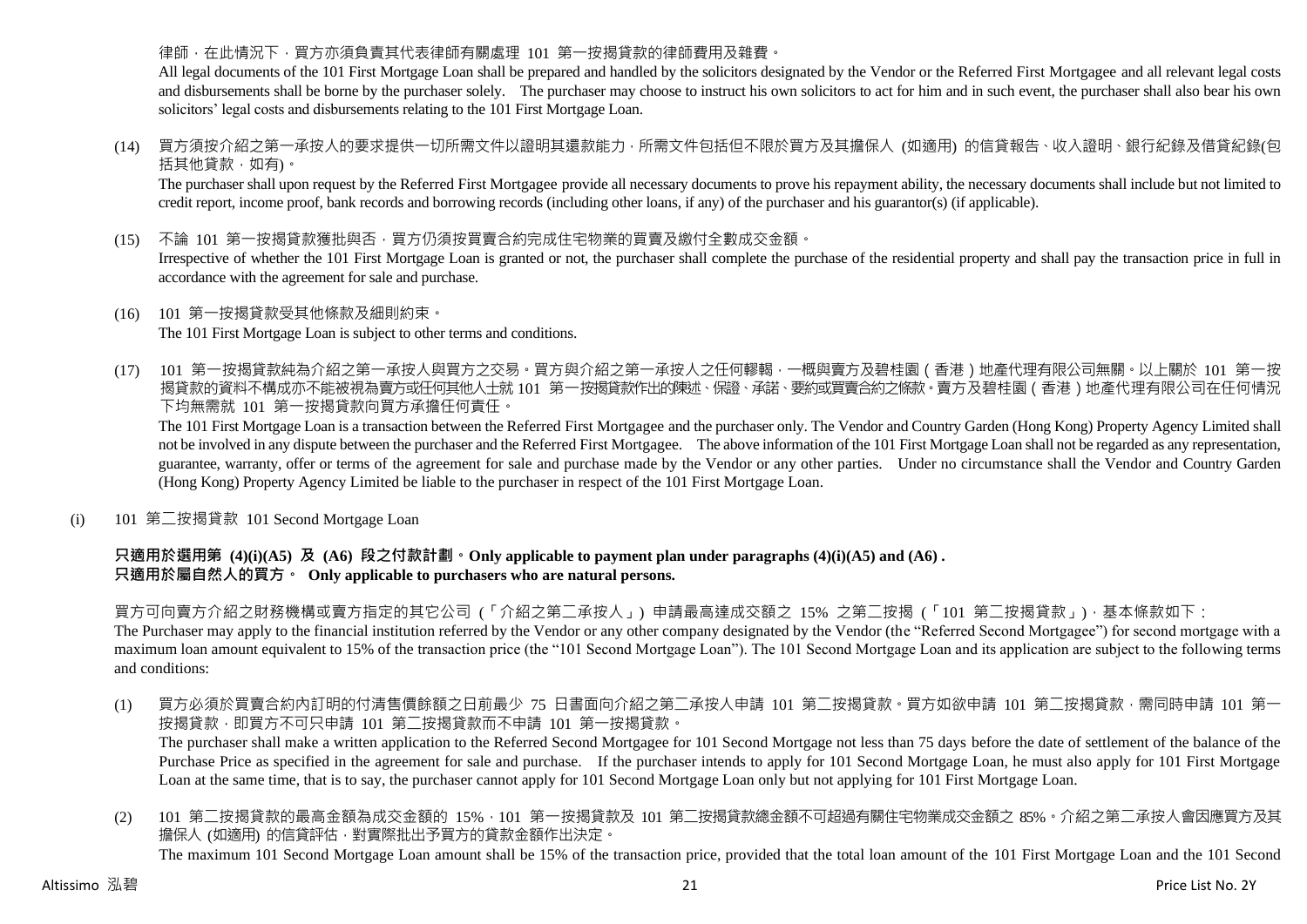Mortgage Loan shall not exceed 85% of the transaction price of the relevant residential property. The Referred Second Mortgagee will decide the loan amount to be granted to the purchaser after considering the result of the credit assessment of the purchaser and his guarantor (if applicable).

- (3) 101 第二按揭貸款年期最長為 3 年。 The maximum tenor of the 101 Second Mortgage Loan shall be 3 years.
- (4) 101 第一按揭貸款及 101 第二按揭貸款申請將由有關承按機構獨立處理。 The applications for 101 First Mortgage Loan and the 101 Second Mortgage Loan will be processed by the relevant mortgagees independently.
- (5) 101 第二按揭貸款全期豁免利息。 The 101 Second Mortgage Loan shall be free of interest for the whole mortgage period.
- (6) 買方分 3 期支付 101 第二按揭貸款金額,所有期數金額均等。第 1 期於買方按買賣合約繳付成交金額餘額後 360 天內繳付,第 2 期於買方按買賣合約繳付成交金額餘額 後 720 天內繳付,最後一期於買方按買賣合約繳付成交金額餘額後 1,080 天內繳付。 The 101 Second Mortgage Loan amount shall be paid by the purchaser in 3 equal instalments. 1<sup>st</sup> instalment shall be paid by the purchaser within 360 days after the date of settlement of the balance of the transaction price as specified in the agreement for sale and purchase. The 2<sup>nd</sup> instalment shall be paid by the purchaser within 720 days after the date of settlement of the balance of the transaction price as specified in the agreement for sale and purchase. The final instalment shall be paid by the purchaser within 1,080 days after the date of settlement of the balance of the transaction price as specified in the agreement for sale and purchase.
- (7) 101 第二按揭第貸款申請的審批由介紹之第二承按人全權負責。介紹之第二承按人對是否批出 101 第二按揭貸款有最終決定權。 The Referred Second Mortgagee shall be solely responsible to determine whether to approve the purchasers' application for the 101 Second Mortgage Loan. The Referred Second Mortgagee shall have the final right to decide whether or not to grant the 101 Second Mortgage Loan.
- (8) 所有 101 第二按揭貸款之法律文件必須由賣方或介紹之第二承按人指定之律師行辦理,買方須負責支付一切有關之律師費用及雜費。買方可選擇自行聘用律師作為其代表 律師,在此情況下,買方亦須負責其代表律師有關處理 101 第二按揭貸款的律師費用及雜費。 All legal documents of the 101 Second Mortgage Loan shall be prepared and handled by the solicitors designated by the Vendor or the Referred Second Mortgagee and all relevant legal costs and disbursements shall be borne by the purchaser solely. The purchaser may choose to instruct his own solicitors to act for him and in such event, the purchaser shall also bear his own solicitors' legal costs and disbursements relating to the 101 Second Mortgage Loan.
- (9) 買方須按介紹之第二承按人的要求提供一切所需文件以證明其還款能力,所需文件包括但不限於買方及其擔保人 (如適用) 的信貸報告、收入證明、銀行紀錄及借貸紀錄 (包 括其他貸款,如有)。

The purchaser shall upon request by the Referred Second Mortgagee provide all necessary documents to prove his repayment ability, the necessary documents shall include but not limited to credit report, income proof, bank records and borrowing records (including other loans, if any) of the purchaser and his guarantor(s) (if applicable).

- (10) 不論 101 第二按揭貸款獲批與否,買方仍須按買賣合約完成住宅物業的買賣及繳付全數成交金額。 Irrespective of whether the 101 Second Mortgage Loan is granted or not, the purchaser shall complete the purchase of the residential property and shall pay the transaction price in full in accordance with the agreement for sale and purchase.
- (11) 101 第二按揭貸款受其他條款及細則約束。

The 101 Second Mortgage Loan is subject to other terms and conditions.

(12) 101 第二按揭貸款純為介紹之第二承按人與買方之交易。買方與介紹之第二承按人之任何轇輵,一概與賣方及碧桂園(香港)地產代理有限公司無關。以上關於 101 第二按揭貸款的 資料不構成亦不能被視為賣方或任何其他人士就 101 第二按揭貸款作出的陳述、保證、承諾、要約或買賣合約之條款。賣方及碧桂園(香港)地產代理有限公司在任何情況下均無 需就 101 第二按揭貸款向買方承擔任何責任。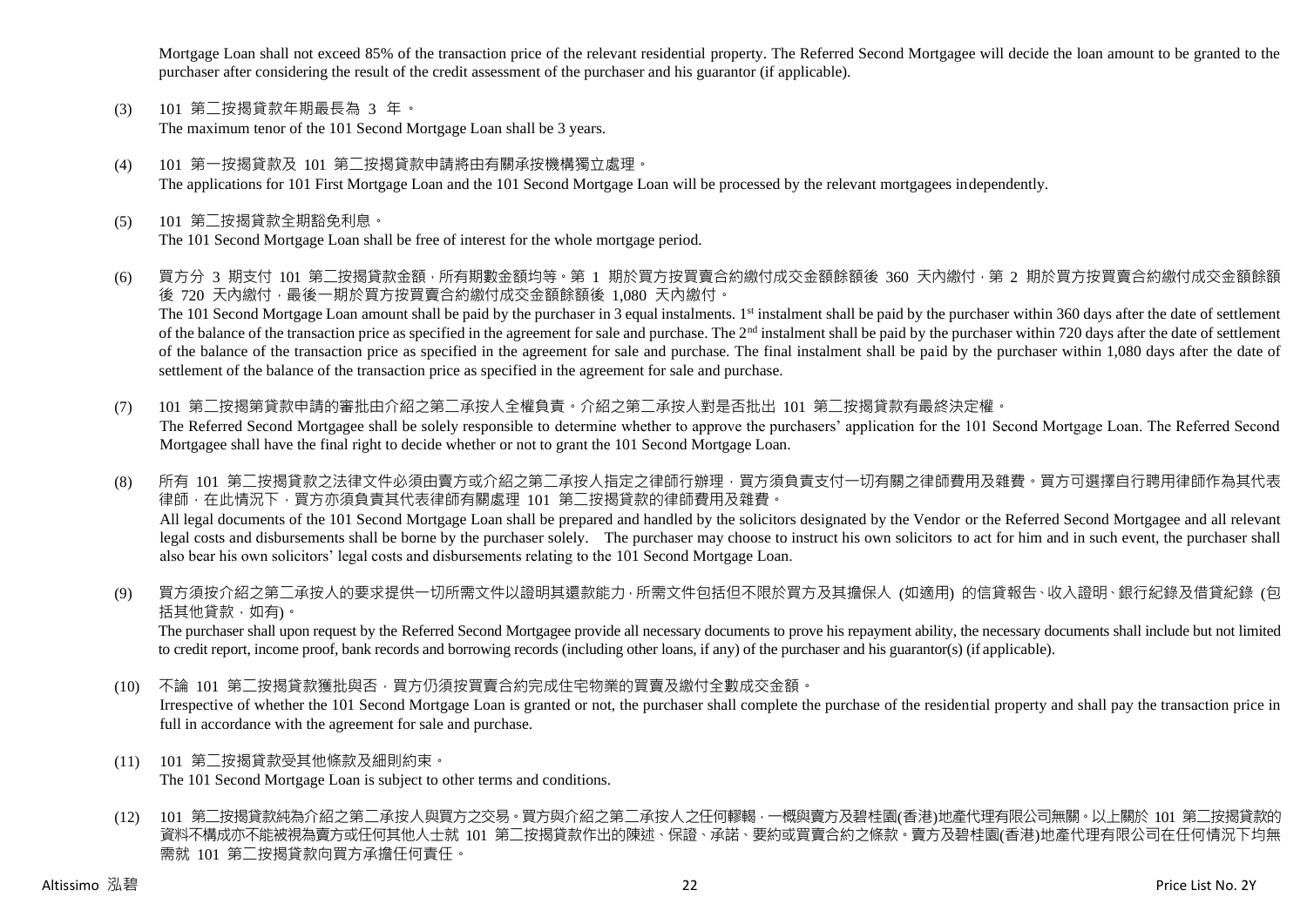The 101 Second Mortgage Loan is a transaction between the Referred Second Mortgagee and the purchaser only. The Vendor and Country Garden (Hong Kong) Property Agency Limited shall not be involved in any dispute between the purchaser and the Referred Second Mortgagee. The above information of the 101 Second Mortgage Loan shall not be regarded as any representation, guarantee, warranty offer or terms of the agreement for sale and purchase made by the Vendor or any other parties. Under no circumstance shall the Vendor and Country Garden (Hong Kong) Property Agency Limited be liable to the purchaser in respect of the 101 Second Mortgage Loan.

(j) 「成交金額 30% 第二按揭」 "Second Mortgage for 30% of the transaction price"

### **只適用於購買三房住宅物業,及選用第 (4)(i)(A5) 段或第 (4)(i)(A6) 段之付款計劃的買方。**

**Only applicable to purchasers of three-bedroom residential property(ies) and choosing payment plan under paragraph (4)(i)(A5) or (4)(i)(A6) .**

## **只適用於屬自然人的買方。**

**Only applicable to purchasers who are natural persons.**

買方可向賣方介紹之財務機構或賣方指定的其它公司 (「介紹之第二承按人」) 申請最高達成交額之 30% 之第二按揭貸款 (「第二按揭貸款」),基本條款如下:

The Purchaser may apply to the financial institution referred by the Vendor or any other company designated by the Vendor (the "Referred Second Mortgagee") for second mortgage with a maximum loan amount equivalent to 30% of the transaction price (the "Second Mortgage Loan"). The Second Mortgage Loan and its application are subject to the following terms and conditions:

- (1) 買方必須於付清成交金額餘款之日起計最少 60 日前以指定的申請書向介紹之第二承按人申請第二按揭貸款。 The purchaser(s) shall by prescribed form apply to the Referred Second Mortgagee for Second Mortgage Loan not less than 60 days before the due date of payment of the balance of transaction price.
- (2) 如買方選用 (4)(i)(A5) 段或第 (4)(i)(A6) 段之付款計劃並申請第二按揭貸款,成交金額將會增加 2%,買方必須於申請時向賣方繳付 (a) 截至申請日期當日按照買賣合 約訂明及按新成交金額計算之應付部份與 (b) 原來成交金額已付部份之差額為免存疑,更改後之成交金額將以進位到最接近的千位數計算。買方亦須就此簽立一份有關住 宅物業之補充合約以更改成交金額及支付條款,有關之律師費用及雜費概由買方負責。 If payment plan under paragraph  $(4)(i)(A5)$  or  $(4)(i)(A6)$  is opted by the purchaser and the purchaser applies for the Second Mortgage Loan, the transaction price shall be increased by 2% and the difference between (a) amount payable under the ASP calculated by reference to the new transaction price as at the date of application and (b) amount of original transaction price paid by the purchaser shall be payable by the purchaser to the Vendor upon application. For avoidance of doubt, the new transaction price will be rounded up to the nearest thousand. The purchaser shall also sign a supplemental agreement in respect of the residential property to vary the transaction price and the terms of payment, all relevant legal costs and disbursements of which shall be borne by the purchaser solely.
- (3) 如買方申請第二按揭貸款後,最終並無動用第二按揭貸款,買方將可獲得相等於原來成交金額2%的成交金額回贈,成交金額回贈將會於成交時直接用於支付部份成交金額 餘款。

If, after applying for the Second Mortgage Loan, the Purchaser eventually does not utilize the Second Mortgage Loan, the Purchaser will be entitled to a transaction price rebate equivalent to 2% of the original transaction price, which will be directly applied towards settlement of part of the balance of transaction price upon completion.

(4) 買方須依照介紹之第二承按人之要求提供足夠之入息證明文件。

The purchaser shall provide sufficient proof of income in accordance with the requirements of the Referred Second Mortgagee.

- (5) 第二按揭貸款年期最長為 25 年或與第一按揭貸款同等年期,以較短者為準 The maximum tenor of Second Mortgage Loan shall be 25 years or the same tenor of first mortgage loan, whichever is the shorter.
- (6) 第二按揭貸款首 24 個月之年利率以介紹之第二承按人引用之最優惠利率 (P) 減 2.75% (P 2.75%) 計算。其後的年利率以最優惠利率 (P) 加 2% (P + 2%) 計算。 P 為 浮動利率,於本價單日期 P 為每年 5.375%。最終按揭利率以介紹之第二承按人審批結果而定,賣方並無就其作出,亦不得被視為就其作出任何不論明示或隱含之陳述、 承諾或保證。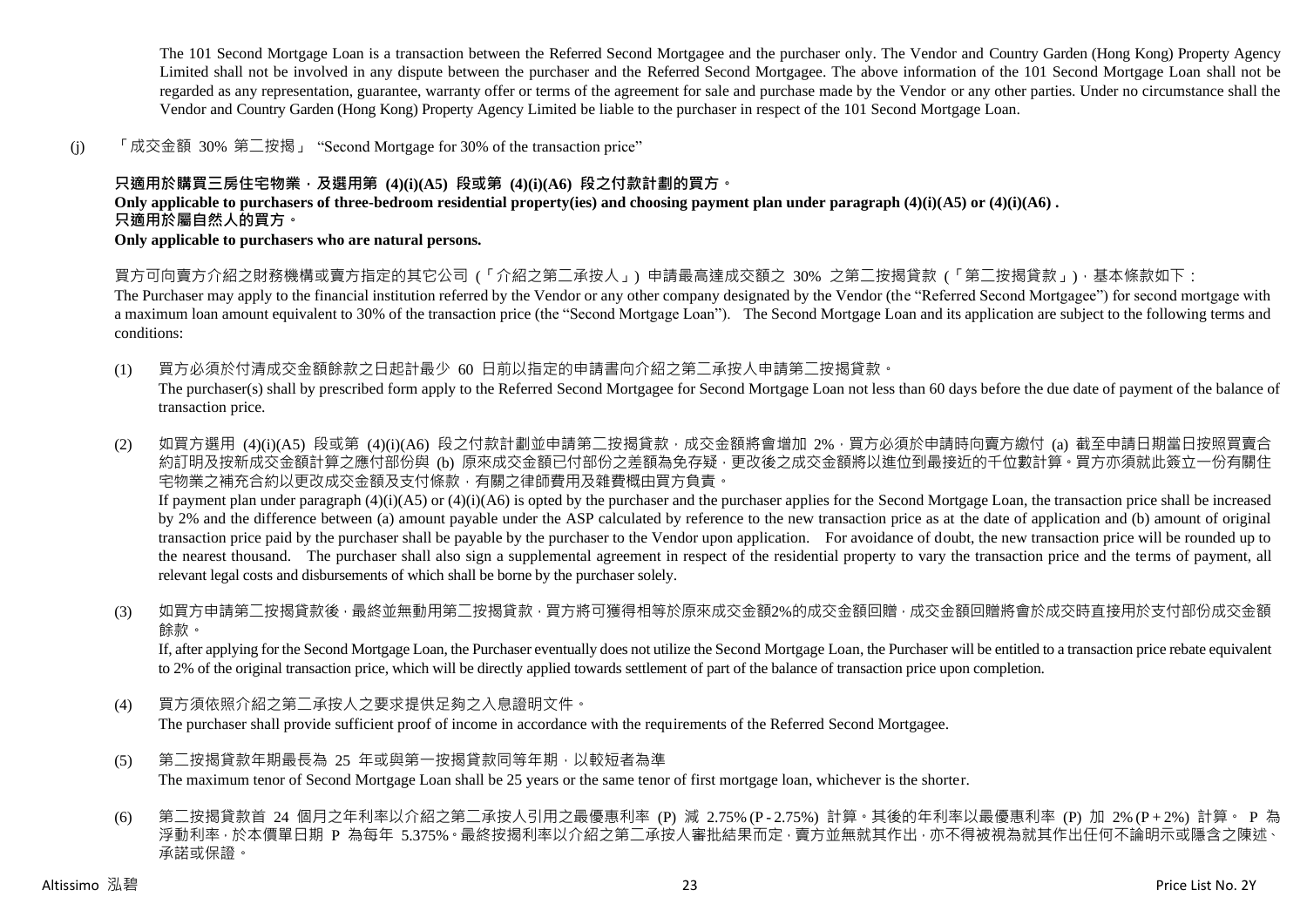The interest rate of the first 24 months of the Second Mortgage Loan shall be Prime Rate (P) quoted by the Referred Second Mortgagee minus 2.75% (P - 2.75%). The interest rate for the rest of the term of the Second Mortgage shall be Prime Rate (P) plus 2%  $(P + 2\%)$ . P is subject to fluctuation. P as at the date of this price list is 5.375% per annum. The final mortgage rate will be subject to final approval by the Referred Second Mortgagee. No representation, undertaking or warranty, whether express or implied, is given, or shall be deemed to have been given by the Vendor in respect thereof.

- (7) 第二按揭貸款最高金額為成交金額的 30%,惟第一按揭貸款及第二按揭貸款總金額不可超過成交金額或有關住宅物業的估價 (以較低者為準) 的 80%。 The maximum Second Mortgage Loan amount shall be 30% of the transaction price, but the total amount of the first mortgage loan and the Second Mortgage Loan together shall not exceed 80% of the transaction price or the valuation of the relevant residential property, whichever is the lower.
- (8) 第一按揭貸款銀行須為介紹之第二承按人所指定之銀行,買方並須首先得到該銀行書面同意辦理第二按揭貸款。 The first mortgagee bank shall be one which is nominated by the Referred Second Mortgagee. The purchaser(s) shall obtain the prior written consent from the first mortgagee bank for the application of Second Mortgage Loan.
- (9) 第一按揭貸款及第二按揭貸款申請將由有關承按機構獨立處理。 The applications for first mortgage loan and the Second Mortgage Loan will be processed by the relevant mortgagees independently.
- (10) 所有第二按揭貸款及其相關擔保之法律文件必須由介紹之第二承按人指定律師行辦理,買方及其擔保人 (如有) 須支付所有第二按揭貸款及其擔保相關之律師費及雜費。 All legal documents of the Second Mortgage Loan and its related guarantee shall be handled by the solicitors designated by the Referred Second Mortgagee and all legal costs and disbursement relating thereto shall be borne by the purchaser(s) and his/her/their guarantor(s) (if any).
- (11) 第二按揭貸款批出與否及其條款,介紹之第二承按人有最終決定權,其決定與賣方無關,賣方亦無需為此負責。不論貸款獲批與否,買方仍須按正式合約完成交易及 付 清成交金額餘款。

The approval or disapproval of the Second Mortgage Loan and terms thereof are subject to the final decision of the Referred Second Mortgagee. The decision is not related to the vendor and the vendor shall not be responsible therefor. Regardless the loan is granted or not, the purchaser(s) shall complete the sale and purchase in accordance with the ASP and pay the balance of the transaction price.

(12) 第二按揭貸款受其他條款及細則約束。

The Second Mortgage Loan is subject to other terms and conditions.

(13) 第二按揭貸款純為介紹之第二承按人與買方之交易。買方與介紹之第二承按人之任何轇輵,一概與賣方及碧桂園(香港)地產代理有限公司無關。以上關於第二按揭貸款的資料不構成 亦不能被視為賣方或任何其他人士就第二按揭貸款作出的陳述、保證、承諾、要約或買賣合約之條款。賣方及碧桂園(香港)地產代理有限公司在任何情況下均無需就第二按揭貸 款向買方承擔任何責任。

The Second Mortgage Loan is a transaction between the Referred Second Mortgagee and the purchaser only. The Vendor and Country Garden (Hong Kong) Property Agency Limited shall not be involved in any dispute between the purchaser and the Referred Second Mortgagee. The above information of the Second Mortgage Loan shall not be regarded as any representation, guarantee, warranty offer or terms of the agreement for sale and purchase made by the Vendor or any other parties. Under no circumstance shall the Vendor and Country Garden (Hong Kong) Property Agency Limited be liable to the purchaser in respect of the Second Mortgage Loan.

- (k) 不適用。 Not applicable.
- (m) 泓碧印花稅優惠 "Altissimo Stamp Duty Benefit" **只適用於選用第(4)(i)(A8)段或(4)(i)(A9) 段之付款計劃的買方。Only applicable to payment plan under paragraphs (4)(i)(A8) or (4)(i)(A9).**

選擇「泓碧印花稅優惠」之買方,不能享用 (4)(ii)(i) 所述之「5 年管理費減免」優惠。

The purchasers who have selected the "Altissimo Stamp Duty Benefit" shall not be entitled to enjoy the"5-Years Management Fee Subsidy" Discount set out in (4)(ii)(j).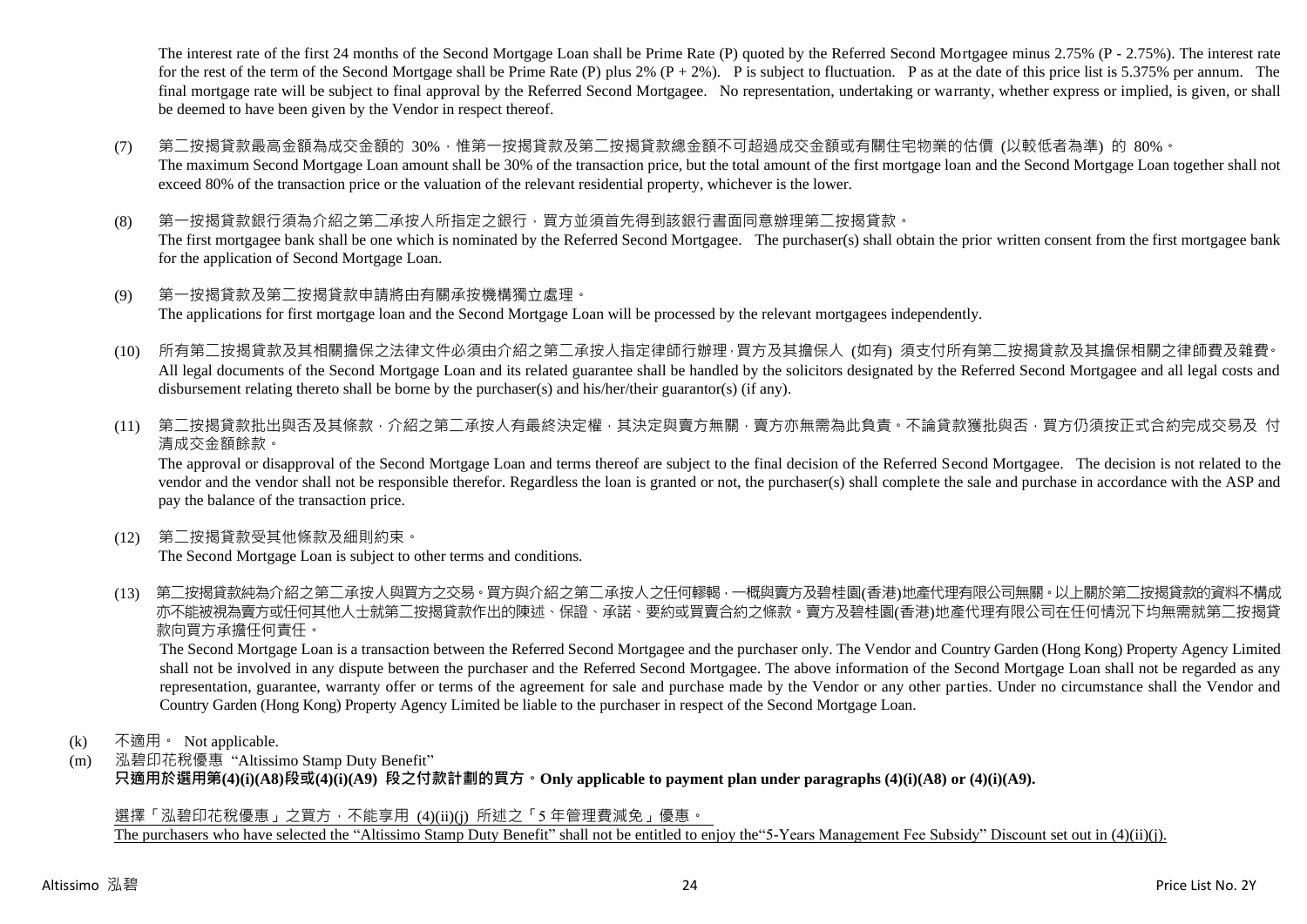#### 買方可享有以下其中一項優惠 (買方必須於簽署臨時買賣合約前揀選以下 (1) 或 (2) 其中一項優惠):

The purchasers shall be entitled to enjoy either one of the benefits set out in (1) or (2) below (the Purchaser must decide which one of the benefits he selects before the signing of the preliminary agreement for sale and purchase):

(1) 泓碧10%印花稅優惠 Altissimo 10% Stamp Duty Benefit

選用第(4)(i)(A8)段之付款計劃及選擇「泓碧10%印花稅優惠」之買方,不能享用(4)(ii)(c)所述之「限時置業售價折扣」、(4)(ii)(j)所述之「5年管理費減免」優惠及(4)(iii)(m)(2) 所述之「泓碧 3.75%印花稅優惠及 3.25%現金回贈優惠」。

The purchasers who have selected the payment plan under paragraphs (4)(i)(A8) and "Altissimo 10% Stamp Duty Benefit" shall not be entitled to enjoy the "First Home Purchase" Price Discount" set out in (4)(ii)(c), the "5-Years Management Fee Subsidy" Discount set out in (4)(ii)(j) and the "Altissimo 3.75% Stamp Duty Benefit and 3.25% Cash Rebate Benefit" set out in  $(4)(iii)(m)(2)$ .

選用第(4)(i)(A9)段之付款計劃及選擇「泓碧 10%印花稅優惠」之買方,不能享用(4)(ii)(c)所述之「限時置業售價折扣」、(4)(ii)(g)所述之「Countrygardenhk" Instagram 帳 戶跟隨優惠」、(4)(ii)(j)所述之「5 年管理費減免」優惠、(4)(ii)(m) 所述之「入伙傢私補貼」優惠及 (4)(iii)(m)(2)所述之「泓碧 3.75%印花稅優惠及 3.25%現金回贈優 惠」。

The purchasers who have selected the payment plan under paragraphs (4)(i)(A9) and "Altissimo 10% Stamp Duty Benefit" shall not be entitled to enjoy the "First Home Purchase Price Discount" set out in (4)(ii)(c), the "Countrygardenhk" Instagram Account Follows' Discount set out in (4)(ii)(g), the "5-Years Management Fee Subsidy" Discount set out in  $(4)(ii)(j)$ , the "New Home Furniture Subsidy" Benefit set out in  $(4)(ii)(m)$  and the "Altissimo 3.75% Stamp Duty Benefit and 3.25% Cash Rebate Benefit" set out in  $(4)(iii)(m)(2)$ .

受限於相關交易文件條款及條件 (包括但不限於買方須依照臨時買賣合約及買賣合約訂定的日期付清每一期訂金、部份成交金額及成交金額餘款^),賣方會代買方繳付 所購買的指明住宅物業之買賣合約所須繳付的從價印花稅。賣方代買方繳付的從價印花稅款額上限為成交金額的10%,超出上限的從價印花稅款額 (如有),由買方自 行承擔。若買方簽署臨時買賣合約時擁有其他任何香港住宅物業 (「原物業」) · 並於其後售出原物業並向印花稅署申請退還部分從價印花稅 · 買方不須將退還稅項任 何部份支付賣方。如因任何原因未能完成指明住宅物業之買賣或買賣合約因任何原因被取消或中止,自印花稅署發還之由賣方繳付的從價印花稅將須退還予賣方。 Subject to the terms and conditions of the relevant transaction documents (including without limitation that the Purchaser shall settle each of the deposit(s), part payment(s) of the Transaction Price and the balance of the Transaction Price<sup> $\wedge$ </sup> according to the respective dates stipulated in the preliminary agreement for sale and purchase and the agreement for sale and purchase), the Vendor will pay the ad valorem stamp duty payable by the Purchaser in respect of the agreement for sale and purchase of the specified residential property. The amount of the ad valorem stamp duty to be paid by the Vendor on behalf of the Purchaser shall be capped at 10% of the Transaction Price, and the excess amount of the ad valorem stamp duty (if any) shall be borne by the Purchaser. Where the Purchaser owns any other residential property in Hong Kong (the "original property") at the time of his signing of the preliminary agreement for sale and purchase and subsequently sells the original property and then applies to the Stamp Office for refund of part of the ad valorem stamp duty paid, the Purchaser is not required to reimburse any part of the refund to the Vendor. If the sale and purchase of the specified residential property cannot be completed for any reason, or the agreement for sale and purchase is cancelled or terminated for any reason, the ad valorem stamp duty paid by the Vendor and refunded from the Stamp Office shall be returned to the Vendor.

或 or

(2) 泓碧 3.75%印花稅優惠及3.25%現金回贈優惠 Altissimo 3.75% Stamp Duty Benefit and 3.25% Cash Rebate Benefit

選用第(4)(i)(A8)段之付款計劃及選擇「泓碧3.75%印花稅優惠及3.25%現金回贈優惠」之買方,不能享用(4)(ii)(j)所述之「5年管理費減免」優惠及(4)(iii)(m)(1)所述之「泓 碧 10% 印花稅優惠」。

The purchasers who have selected the payment plan under paragraphs (4)(i)(A8) and "Altissimo 3.75% Stamp Duty Benefit and 3.25% Cash Rebate Benefit" shall not be entitled to enjoy the "5-Years Management Fee Subsidy" Discount set out in  $(4)(ii)(j)$  and the "Altissimo 10% Stamp Duty Benefit" set out in  $(4)(iii)(m)(1)$ .

選用第(4)(i)(A9)段之付款計劃及選擇「泓碧3.75%印花稅優惠及3.25%現金回贈優惠」之買方,不能享用(4)(ii)(g)所述之「Countrygardenhk"Instagram帳戶跟隨優惠」、 (4)(ii)(j) 所述之「5年管理費減免」優惠、(4)(ii)(m) 所述之「入伙傢私補貼」優惠及 (4)(iii)(m)(1) 所述之「泓碧10%印花稅優惠」。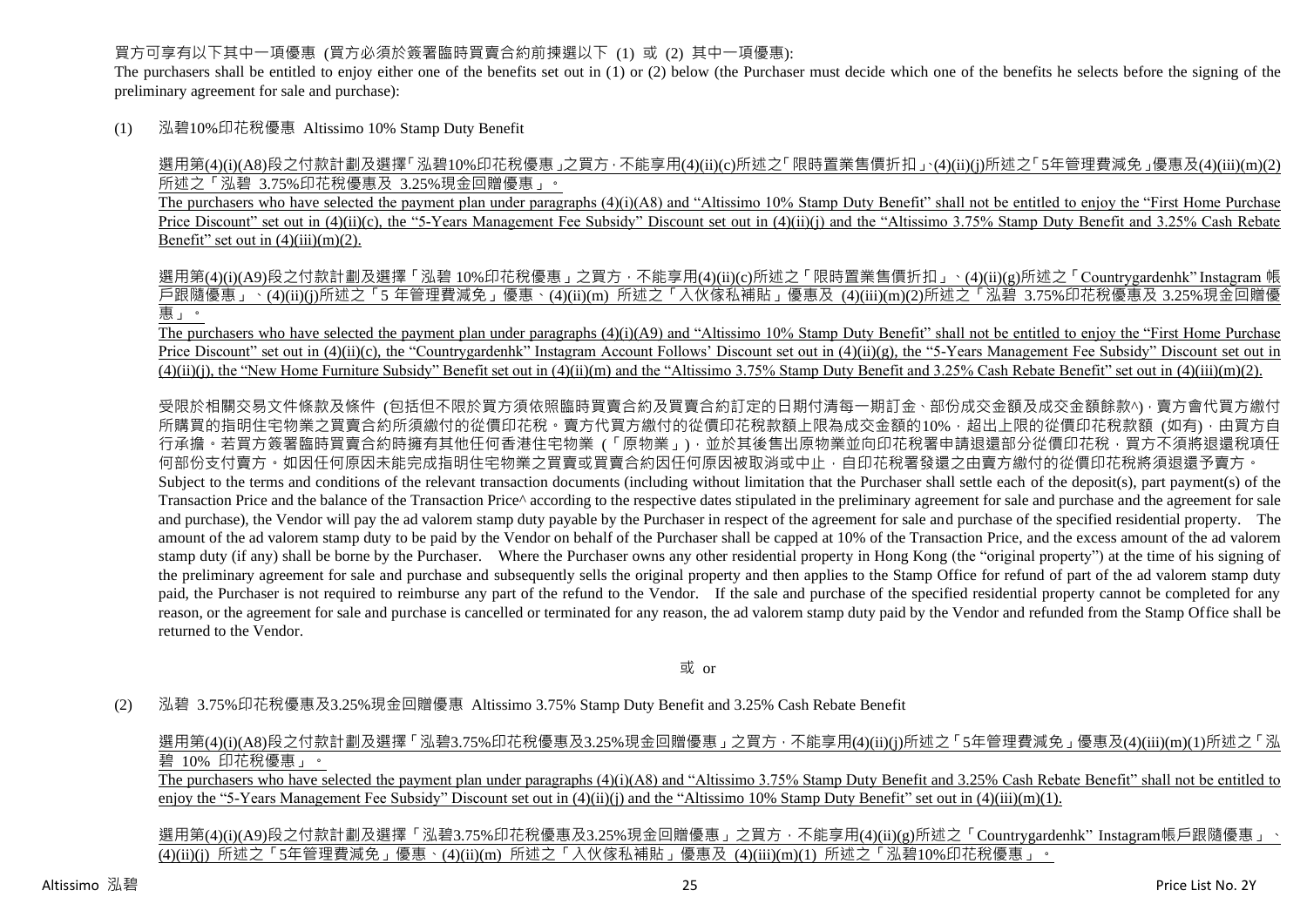The purchasers who have selected the payment plan under paragraphs (4)(i)(A9) and "Altissimo 3.75% Stamp Duty Benefit and 3.25% Cash Rebate Benefit" shall not be entitled to enjoy the "Countrygardenhk" Instagram Account Follows' Discount set out in  $(4)(ii)(g)$ , the "5-Years Management Fee Subsidy" Discount set out in  $(4)(ii)(i)$ , the "New Home" Furniture Subsidy" Benefit set out in (4)(ii)(m) and the "Altissimo 10% Stamp Duty Benefit" set out in (4)(iii)(m)(1).

受限於相關交易文件條款及條件 (包括但不限於買方須依照臨時買賣合約及買賣合約訂定的日期付清每一期訂金、部份成交金額及成交金額餘款^),賣方會代買方繳付 所購買的指明住宅物業之買賣合約所須繳付的從價印花稅。賣方代買方繳付的從價印花稅款額上限為成交金額的 3.75%,超出上限的從價印花稅款額 (如有),由買方 自行承擔。若買方簽署臨時買賣合約時擁有其他任何香港住宅物業(「原物業」),並於其後售出原物業並向印花稅署申請退還部分從價印花稅,買方不須將退還稅項任 何部份支付賣方。如因任何原因未能完成指明住宅物業之買賣,或買賣合約因任何原因被取消或中止,自印花稅署發還之由賣方繳付的從價印花稅將須退還予賣方。 Subject to the terms and conditions of the relevant transaction documents (including without limitation that the Purchaser shall settle each of the deposit(s), part payment(s) of the Transaction Price and the balance of the Transaction Price^ according to the respective dates stipulated in the preliminary agreement for sale and purchase and the agreement for sale and purchase), the Vendor will pay the ad valorem stamp duty payable by the Purchaser in respect of the agreement for sale and purchase of the specified residential property. The amount of the ad valorem stamp duty payable by the Vendor on behalf of the Purchaser shall be capped at 3.75% of the Transaction Price, and the excess amount of the ad valorem stamp duty (if any) shall be borne by the Purchaser. Where the Purchaser owns any other residential property in Hong Kong (the "original property") at the time of his signing of the preliminary agreement for sale and purchase and subsequently sells the original property and then applies to the Stamp Office for refund of part of the ad valorem stamp duty paid, the Purchaser is not required to reimbuse any part of the refund to the Vendor. If the sale and purchase of the specified residential property cannot be completed for any reason, or the agreement for sale and purchase is cancelled or terminated for any reason, the ad valorem stamp duty paid by the Vendor and refunded from the Stamp Office shall be returned to the Vendor.

受限於相關交易文件條款及條件,除以上印花稅優惠外,買方亦可獲賣方提供相等於成交金額 3.25% 的現金回贈。

Subject to the terms and conditions of the relevant transaction documents, a cash rebate of 3.25% of the Transaction Price will be provided to the Purchaser in addition to the above Stamp Duty Benefit.

買方須於完成買賣及接收指明住宅物業後14日內填妥、簽署並向賣方遞交有關「泓碧 3.75% 印花稅優惠及3.25%現金回贈優惠」的附函所附之申請書,申請現金回贈 優惠 • 如買方符合取得現金回贈的條件 • 賣方會在收到買方填妥及簽署的申請書並核實相關資料後 30 日内 • 將現金回贈存入買方於香港持牌銀行開立之戶口 (或以其 他由賣方決定的方式支付)。

The Purchaser shall apply to the Vendor for the Cash Rebate by completing, signing and submitting an application form enclosed to the Side Letter (regarding "Altissimo 3.75% Stamp Duty Benefit and 3.25% Cash Rebate Benefit") within 14 days after completion of sale and purchase and entering into possession of the specified residential property. If the Purchaser is eligible to the Cash Rebate, the Vendor will deposit the Cash Rebate directly into the Purchaser's bank account maintained with a licenced bank in Hong Kong (or in any other manner as the Vendor may decide) within 30 days after receiving the duly completed and signed application form and verifying the relevant information.

- ^ 以賣方代表律師實際收到款項日期計算。
- $\land$  the actual date of payment(s) received by the Vendor's solicitors shall be considered as the date of settlement of payment by the Purchaser.

# (iv) **誰人負責支付買賣該發展項目中的指明住宅物業的有關律師費及印花稅**

**Who is liable to pay the solicitors' fees and stamp duty in connection with the sale and purchase of a specified residential property in the Development**

(a) 如買方選用賣方代表律師處理買賣合約、按揭及轉讓契,賣方同意支付買賣合約及轉讓契兩項法律文件之律師費用。如買方選擇另聘代表律師處理買賣合約、按揭及轉 讓契,買方及賣方須各自負責有關買賣合約及轉讓契兩項法律文件之律師費用。

If the purchaser appoints the vendor's solicitors to handle the agreement for sale and purchase, mortgage and assignment, the vendor agrees to bear the legal cost of the agreement for sale and purchase and the assignment. If the purchaser chooses to instruct his own solicitors to handle the agreement for sale and purchase, mortgage or assignment, each of the vendor and purchaser shall pay his own solicitors' legal fees in respect of the agreement for sale and purchase and the assignment.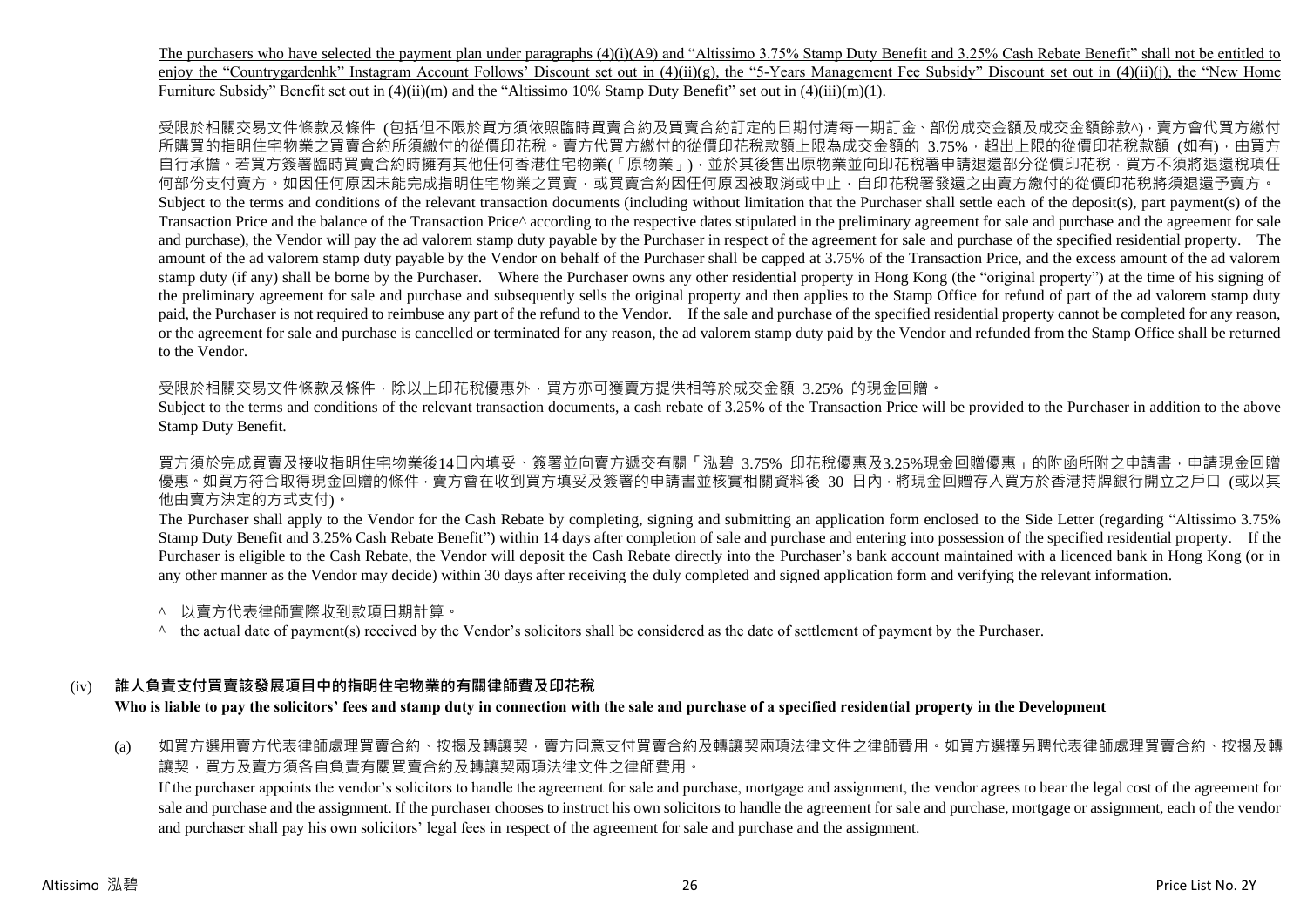(b) 買方須支付一概有關臨時買賣合約、買賣合約及轉讓契的印花稅(包括但不限於任何買方提名書或轉售(如有)的印花稅、額外印花稅、買家印花稅及任何與過期繳付任何 印花稅有關的罰款、利息及附加費等)。

All stamp duties on the preliminary agreement for sale and purchase, the agreement for sale and purchase and the assignment (including without limitation any stamp duty on, if any, nomination or sub-sale, any special stamp duty, any buyer's stamp duty and any penalty, interest and surcharge, etc. for late payment of any stamp duty) will be borne by the purchaser.

### (v) **買方須爲就買賣該發展項目中的指明住宅物業簽立任何文件而支付的費用**

**Any charges that are payable by a purchaser for execution of any document in relation to the sale and purchase of a specified residential property in the Development**

有關其他法律文件之律師費如:附加合約、買方提名書、有關樓宇交易之批地文件、大廈公契及其他樓契之核證費、查冊費、註冊費、圖則費及其他實際支出等等,均由買 方負責,一切有關按揭及其他費用均由買方負責。

All legal costs and charges in relation to other legal documents such as supplemental agreement, nomination, certifying fee for Government Lease, deed of mutual covenant and all other title documents, search fee, registration fee, plan fee and all other disbursements shall be borne by the purchaser. The purchase) shall also pay and bear the legal costs and disbursements in respect of any mortgage.

備註: 買方如因任何原因需更改支付條款,必須得賣方事先同意,並須向賣方繳付\$7,500 不可退還手續費及自付全部相關額外費用。

Remark: If a Purchaser would like to change the payment terms for whatever reasons, the prior consent of the Vendor must be obtained and a non-refundable administrative fee of \$7,500 shall be payable by the Purchaser to the Vendor and the Purchaser shall bear all related extra expenses.

### **賣方已委任地產代理在發展項目中的指明住宅物業的出售過程中行事:**

**The vendor has appointed estate agents to act in the sale of any specified residential property in the Development:**

賣方委任的代理: Agents appointed by the vendor:

中原地產代理有限公司 Centaline Property Agency Limited

美聯物業代理有限公司 Midland Realty International Limited

利嘉閣地產有限公司 Ricacorp Properties Limited

香港置業(地產代理)有限公司 Hong Kong Property Services (Agency) Limited

世紀 21 集團有限公司及旗下特許經營商 Century 21 Group Limited and Franchisees

香港地產代理商總會有限公司及其特許會員 Hong Kong Real Estate Agencies General Association Limited and Chartered Members